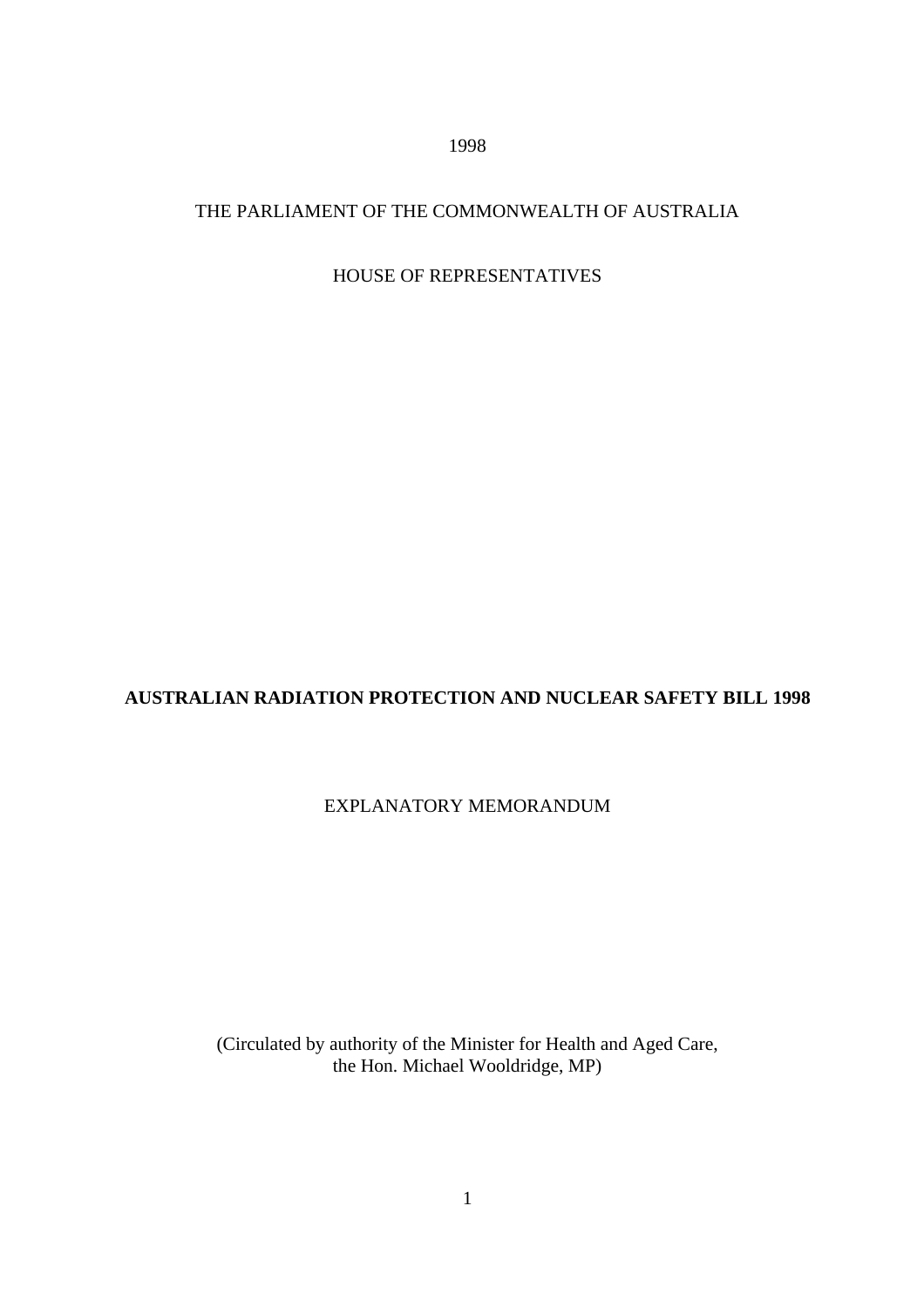### **AUSTRALIAN RADIATION PROTECTION AND NUCLEAR SAFETY BILL 1998**

### **OUTLINE**

This Bill proposes to establish a scheme to regulate the operation of nuclear installations and the management of radiation sources, including ionizing material and apparatus and nonionizing apparatus, where these activities are undertaken by Commonwealth entities.

The object of the Bill is to protect the health and safety of people, and to protect the environment, from the harmful effects of radiation. For this purpose, the Bill:

- (a) establishes a statutory officer, to be known as the Chief Executive Officer of the Australian Radiation Protection and Nuclear Safety Agency, for the purposes of performing functions and exercising powers under the Bill;
- (b) establishes a licensing scheme for the regulation of nuclear installations operated by the Commonwealth or Commonwealth entities, from the time at which plans are drawn up to construct an installation through all its stages of operations until it is decommissioned;
- (c) establishes a licensing scheme for the regulation of ionizing sources and certain nonionizing sources where these are dealt with by Commonwealth entities;
- (d) establishes a Radiation Health and Safety Advisory Council (and two supporting Committees), with members to include State/Territory radiation control officers, relevant scientific and technical experts and people representing the interests of the public. The Council will have functions including advising the CEO on matters relating to radiation protection and nuclear safety, the development of uniform standards and codes of practice and examining matters of major concern to the community in relation to radiation protection and nuclear safety.

This Bill does not negate the requirements of the Occupational Health and Safety (Commonwealth Employment) Act 1991 (OHS (CE) Act) and its associated regulations in regard to the duties imposed on Commonwealth employers to protect the health and safety at work of Commonwealth employees and their parties. Nor does the Bill negate the responsibilities of suppliers, manufacturers and installers under the OHS (CE) Act to not contribute to any risk to the health and safety of Commonwealth employees. Both this Bill and the OHS (CE) Act complement each other in the matter of occupational health and safety in relevant Commonwealth workplaces

### **FINANCIAL IMPACT STATEMENT**

The *Australian Radiation Protection and Nuclear Safety Act 1998* will not have any significant financial impact for the Commonwealth. There will be transfers of monies between Commonwealth Departments.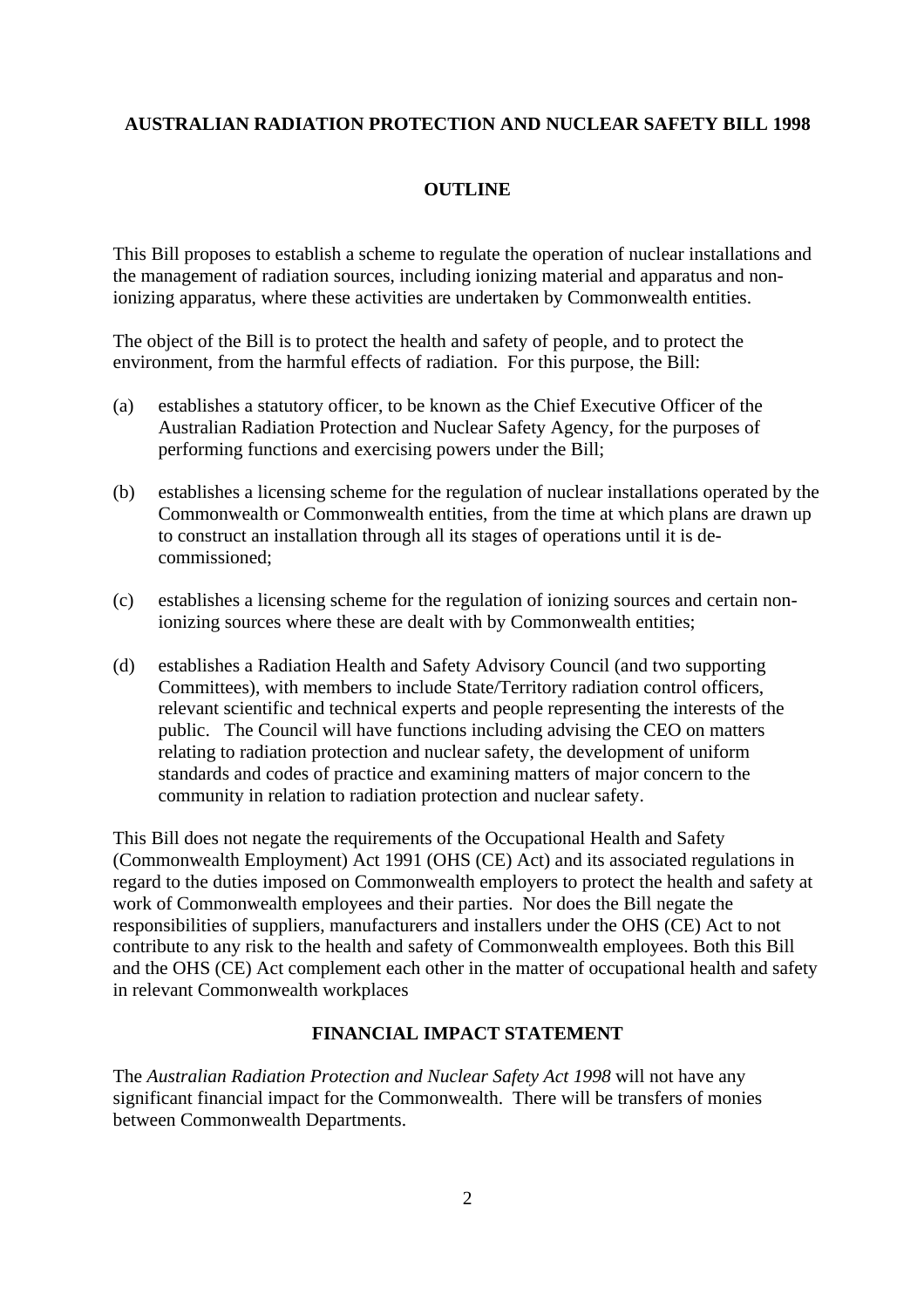### **AUSTRALIAN RADIATION PROTECTION AND NUCLEAR SAFETY BILL 1998**

### **NOTES ON CLAUSES**

#### **PART 1 - PRELIMINARY**

#### **Clause 1 - Short title**

This is a formal provision that specifies the short title of the Act as the *Australian Radiation Protection and Nuclear Safety Act 1998*.

#### **Clause 2 - Commencement**

This clause provides that the Act will commence on the day on which it is Proclaimed or, if the Bill is not Proclaimed within 6 months from the day it receives Royal Assent, it will commence to operate on the day following the end of that period.

#### **Clause 3 - Object of Act**

This clause sets out the purpose of the Act, which is to protect the health and safety of people, and to protect the environment, from the harmful effects of radiation.

#### **Clause 4 - Act binds the Crown**

This clause provides that the Act will bind the Crown in right of the Commonwealth and each of the States and Territories, however the Commonwealth may not be prosecuted for the commission by it of any offence against this Act or regulations.

#### **Clause 5 - External Territories**

This clause provides that the Act will have application in every external Territory.

#### **Clause 6 - Extra territorial operation**

This clause provides that the Act will apply within and outside Australia. This means that persons who are regulated under the Act will continue to be regulated whether or not they are in Australia.

#### **Clause 7 - Act not to prejudice Australia's defence**

This clause provides that the Act will not apply to the operation of the Defence Forces so as to prejudice Australia's defence.

Subclause 7(1) provides that no person will be required or permitted to take any action, or to refrain from taking action, where this could reasonably be expected to, or would, prejudice Australia's defence.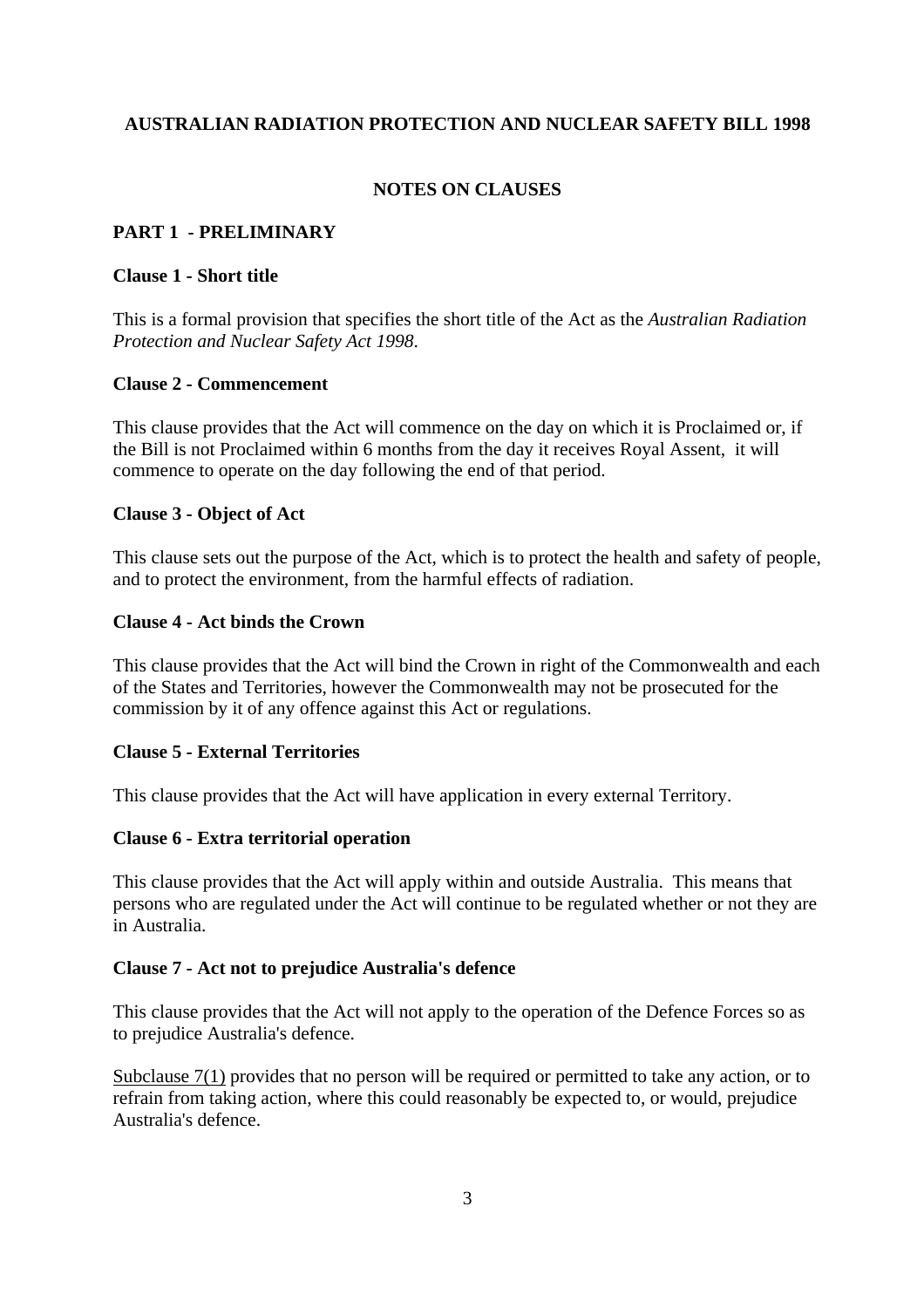Subclause 7(2) provides that, without qualifying the exemption from the Act in the manner described in subclause 7(1), the Chief of Defence Force may, after consulting with the Minister administering the Act, declare that specific provisions of the Act or regulations will not apply to specific members, or a class or classes of members, of the Defence Force, or that specific provisions of the Act or regulations will only apply to such members or classes of members subject to such modifications as are detailed in the declaration.

When making such a declaration, subclause  $7(3)$  requires the Chief of the Defence Force to take into account the need to give effect to the object of the Act to the greatest extent possible consistent with maintaining Australia's defence. Subclause 7(4) provides that any declaration made by the Chief of the Defence Force pursuant to this section is a disallowable instrument for the purposes of section 46A of the *Acts Interpretation Act 1901.*

### **Clause 8 - Act not to prejudice national security**

This clause has the same effect as clause 7, except that the provision will have application to ensure there is no prejudice to national security.

Under subclause 8(2),the Director-General of Security may, after consulting with the Minister, declare in writing that specified provisions of the Act or regulations do not apply, or apply subject to such modifications as are set out in the declaration, in relation to:

- (a) premises or a workplace under the control of the Director-General of Security; or
- (b) a person who is employed under section 84 of the *Australian Security Organisation Act 1979;*
- (c) the performance of work by such a person for the purpose of carrying out a function under section 17 of that Act.

The declaration will have effect according to its terms.

Where the Director-General exercises his or her power under subclause 8(2), the Director-General is required, under subclause 8(3), to take into account the need to promote the object of the Act to the greatest extent consistent with the maintenance of Australia's national security .

Subclause 8(4) provides that any declaration made by the Director-General under subclause 8(2) is a disallowable instrument for the purposes of section 46A of the *Acts Interpretation Act 1901.*

#### **Clause 9 - Operation of Act**

Subclause 9(1) makes it clear that this Bill is not to exclude the operation of the *Nuclear Non-Proliferation (Safeguards) Act 1987*, to the extent that the Safeguards Act can operate concurrently with this Bill. This means that requirements under both enactments must be complied with to the extent that this is possible, otherwise the provisions of this Act will prevail.

Subclause 9(2) provides that the application of any provision of this Act in relation to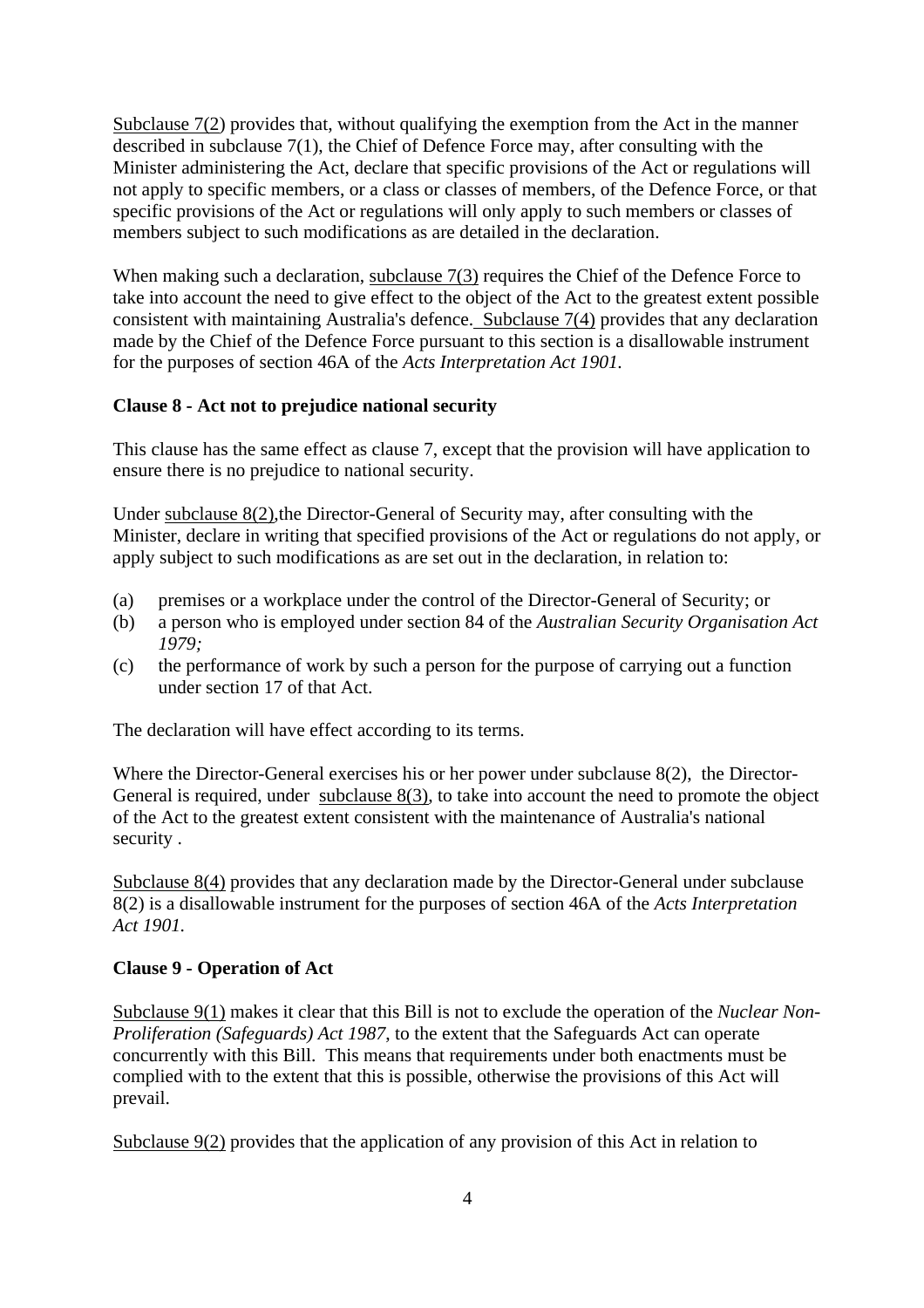"nuclear material" and associated items within the meaning of the *Nuclear Non-Proliferation (Safeguards) Act 1987* (the Safeguards Act) may be modified by the regulations. This provision will enable appropriate changes to be made, where necessary, to ensure that those requirements under the Safeguards Act, which give effect to Australia's international obligations in relation to, among other things, nuclear material (eg the Convention on the Physical Protection of Nuclear Material and the Treaty on the Non-Proliferation of Nuclear Weapons), will continue to be met under this Act.

#### **Clause 10 – Application of Act to Commonwealth contractors**

This clause clarifies that the Act only applies to a Commonwealth contractor where that person is working under contract for or on behalf of a Commonwealth entity in respect of conduct covered by the legislation, that is, activities in relation to nuclear facilities and dealings with controlled apparatus and controlled material.

#### **Clause 11 - Offences**

This clause describes how the offences provisions will work.

Subclause 10(1) provides that Chapter 2 of the Criminal Code applies to all offences against this Act. Chapter 2 sets out the general principles of criminal responsibility.

Subclause 10(2) provides that a maximum penalty specified at the end of a section or at the end of a subsection, where a section is so divided, means that a person who contravenes the section or subsection, as the case may be, is guilty of an offence against that particular section or that particular subsection, and if convicted that person may be punished by a penalty up to the maximum penalty specified for that section or subsection.

#### **PART 2 - DEFINITIONS**

#### **Clause 12 - Definitions**

This clause sets out a number of definitions for words that are used in the Act. These definitions determine the meaning that is to be attributed to certain words whenever they are used in the Act or regulations. Key definitions include:

"controlled apparatus", which is defined to mean:

- (a)an apparatus that produces ionizing radiation when energised or that would, if assembled or repaired, be capable of producing ionizing radiation when energised;
- (b)an apparatus that produces ionizing radiation because it contains radioactive material;
- (c)an apparatus prescribed by the regulations that produces harmful non-ionizing radiation when energised.

"controlled facility" means a nuclear installation or a prescribed radiation facility. Both terms "nuclear installation" and "prescribed radiation facility" are defined in clause 12.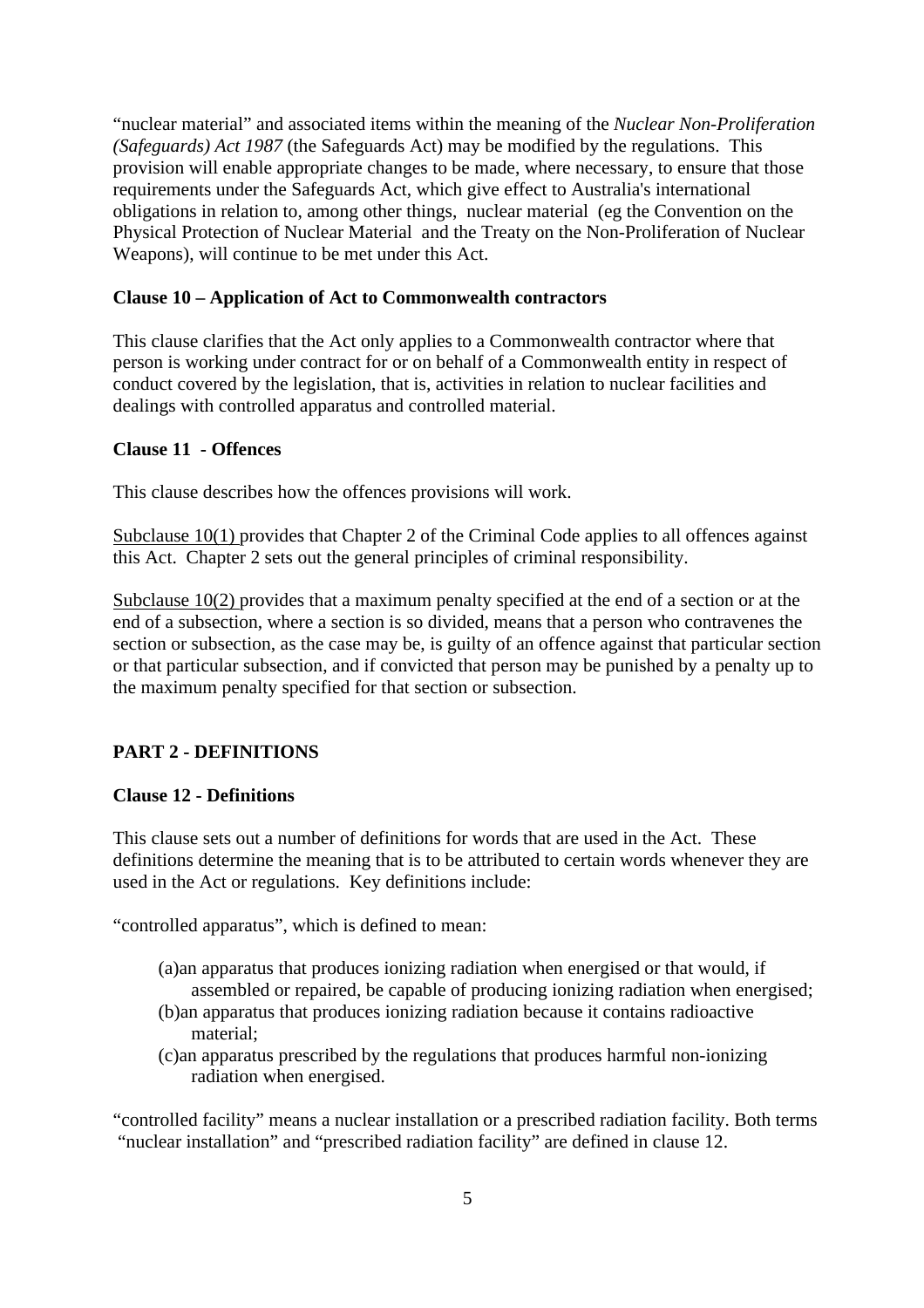"controlled person" means any of the following:

- (a)a Commonwealth entity;
- (b)a Commonwealth contractor
- (c)a person in the capacity of an employee of a Commonwealth contractor;
- (d)a person in a prescribed Commonwealth place.

"ionizing radiation" refers to electromagnetic or particulate radiation capable of producing ions directly or indirectly, but does not include electromagnetic radiation of a wavelength greater than 100 nanometres.

"non-ionizing radiation" refers to electromagnetic radiation of a wavelength greater than 100 nanometres.

"radiation" means ionizing radiation or non-ionizing radiation.

# **PART 3 - THE CEO OF ARPANSA**

# **Clause 13 – The CEO (or Chief Executive Officer) of ARPANSA**

This clause establishes the statutory office of a Chief Executive Officer, or "CEO", of "ARPANSA". "ARPANSA" refers to the Australian Radiation Protection and Nuclear Safety Agency, and is the description given to the part of the Department of State, administered by the Minister responsible for the Act, that will assist the CEO to implement and enforce the Act.

# **Clause 14 - Functions of the CEO**

This clause sets out the functions of the CEO. Apart from those listed in paragraphs  $14(1)(a)$ to (f) inclusive, the CEO may also assume such other functions as are conferred by:

- this Act, such as issuing facility or source licences to controlled persons under Part 5 of the Act and imposing licensing conditions;
- regulations made under the Act;
- any other law.

Subclause 14(2) requires the CEO to take all reasonable steps to avoid any conflict of interest that may arise between the CEO's regulatory functions and any other functions of the CEO.

One example where a possible conflict of interest could arise would be where the CEO could exercise a power to impose a requirement upon a licence holder, or persons covered by a licence, that could be perceived to financially advantage the ARPANSA Reserve. For example, a requirement that certain controlled persons wear radiation badges while working on certain premises covered by a licence may have the effect of requiring these individuals or the licence holder to purchase badges from ARPANSA, if ARPANSA is the only organisation that supplies the badges.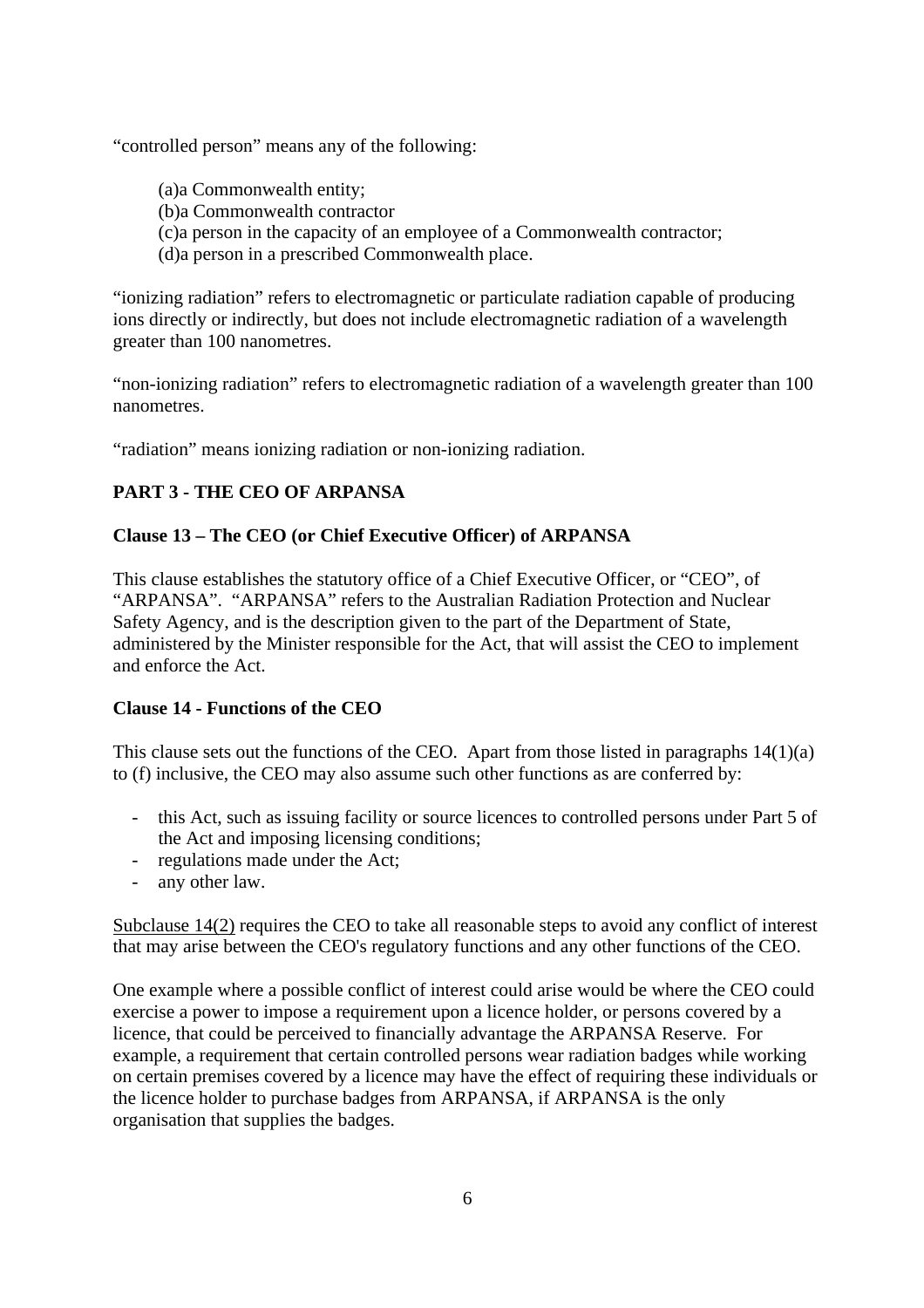It is proposed that there will be both a procedural and a structural separation within ARPANSA of the performance of its regulatory and other functions, such as research and services, conducted for and on behalf of the CEO. The legislation also provides for review of decisions and regular quarterly and annual reporting to Parliament to address the matter of conflict of interest.

### **Clause 15 - Minister's directions to CEO**

This clause provides that where the Minister is satisfied it is in the public interest to do so, the Minister must give written directions to the CEO in respect of the performance of the CEO's functions or the exercise of the CEO's powers.

Subclause 15(2) requires the CEO to comply with any such direction.

Subclause 15(3) provides that the Minister must cause a copy of any notice given under subclause 15(1) to be tabled in each House of Parliament within 15 sitting days of issuing that notice.

### **Clause 16 - Delegation by the Minister**

Subclause 15(1) enables the Minister, by instrument in writing, to delegate his or her powers under clauses 7, 8 or 43 to the CEO.

Under clauses 7 and 8, the Chief of the Defence Force and the Director-General of Security respectively will be required to consult with the Minister before exercising any of their powers to exempt or qualify the operation of specified provisions of the Act in relation to their operations, in the manner set out under clauses 7 and 8, to ensure that the Act will not prejudice either Australia's defence or national security.

Clause 43 relates to forfeiture of substances or things used in the commission of an offence under the Act and provides that the Minister may issue directions for dealing with the forfeited goods.

Subclause 16(2) enables the Minister to delegate his or her powers to review certain licensing decisions made by the CEO. The Minister's review powers may be delegated to the Secretary of the Department, the CEO and to a person holding, or performing the duties of a Senior Executive Service office or its equivalent in the Department. A delegate who reviews a decision should not have had any involvement in the making of the decision being reviewed.

Subclause 16(3) enables the Minister to give directions as to the manner in which delegates are to exercise their powers as the Minister's delegates, and the delegates must comply with any such direction whenever they are exercising powers as the Minister's delegates**.**

**Clause 17 - Delegation by CEO**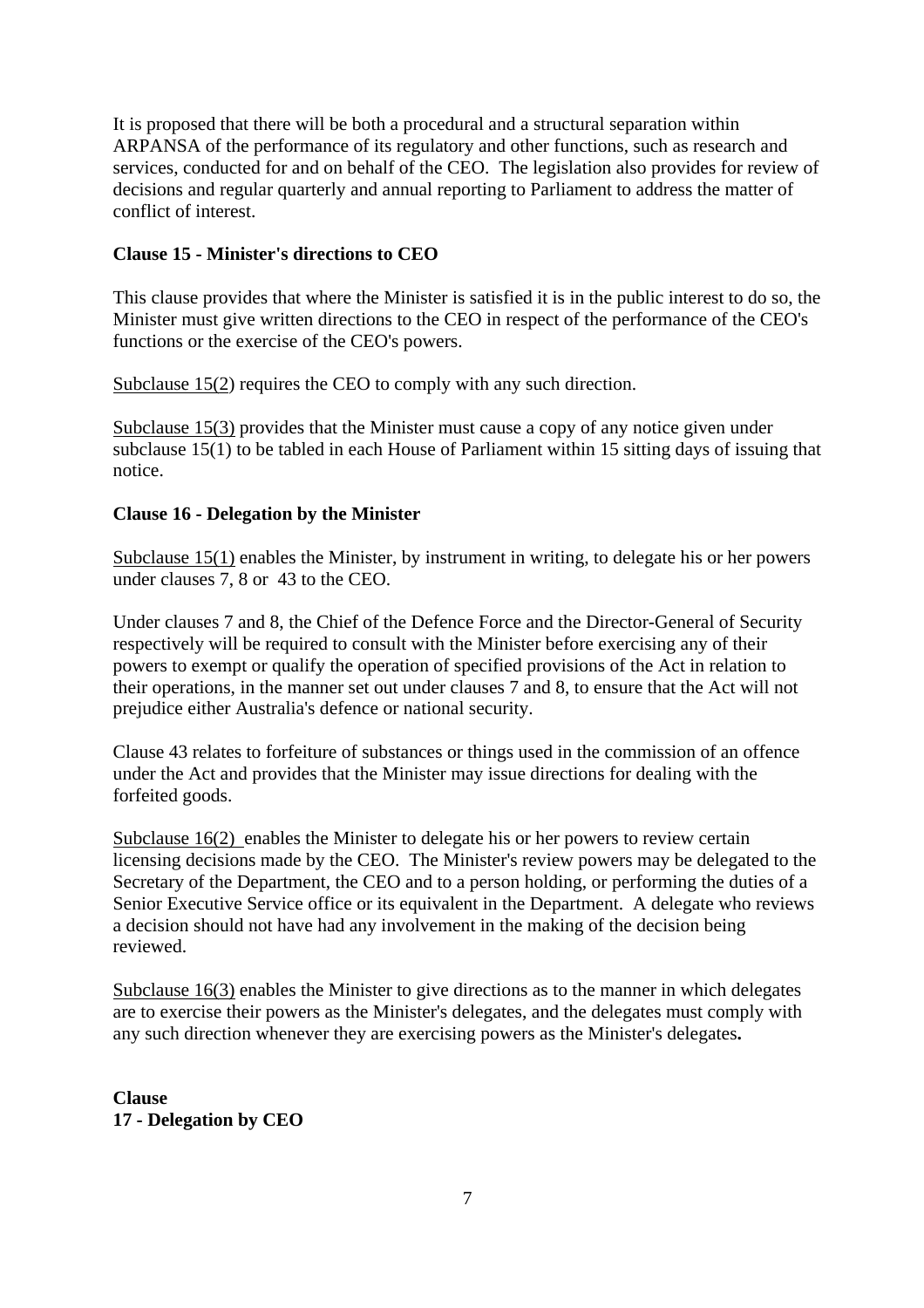This clause makes provision for the CEO to delegate, by instrument in writing, any of his/her powers or functions to a person holding, or performing the duties of a Senior Executive Officer, or a Senior Officer or equivalent, in the Department.

Subclause 17(2) provides that when exercising powers or performing functions as a delegate of the CEO, the delegate is required to comply with any general directions of the CEO in respect of the manner in which the power should be exercised.

# **PART 4 - RADIATION HEALTH AND SAFETY ADVISORY COUNCIL**

# **Clause 18 - Radiation Health and Safety Advisory Council**

This clause establishes the Radiation Health and Safety Advisory Council.

# **Clause 19 – Functions of the Council**

This clause describes the five key functions of the Council, which are to identify and advise the CEO of emerging issues in radiation protection and nuclear safety, examine matters of major concern to the community, advise the CEO on the adoption of recommendations, policies and codes of practice and on any other matters identified by the CEO.

# **Clause 20 – Membership of the Council**

This Clause provides that the Council shall comprise the CEO, 2 radiation control officers (that is, persons holding senior positions in a State or Territory regulatory body responsible for radiation protection and/or nuclear safety matters), a person to represent the interests of the general public and up to 8 other members. It is intended that the Council be an expert body comprising experts and/or people with a strong knowledge of radiation protection and/or nuclear safety.

# **Clause 21 – Radiation Health Committee**

This clause establishes the Radiation Health Committee.

# **Clause 22 – Functions of the Radiation Health Committee**

This clause describes the three functions of the Radiation Health Committee. The Radiation Health Committee will advise the CEO and the Council on radiation protection and will develop policies and prepare draft publications for the promotion of uniform national standards of radiation protection. It is intended that the Committee will present its advice, which may include draft Codes and policies to the CEO and/or the Council for consideration. The Committee will also draft national policies, codes and standards for consideration by all jurisdictions.

The Committees functions are to be performed only on the request of the CEO or the Council.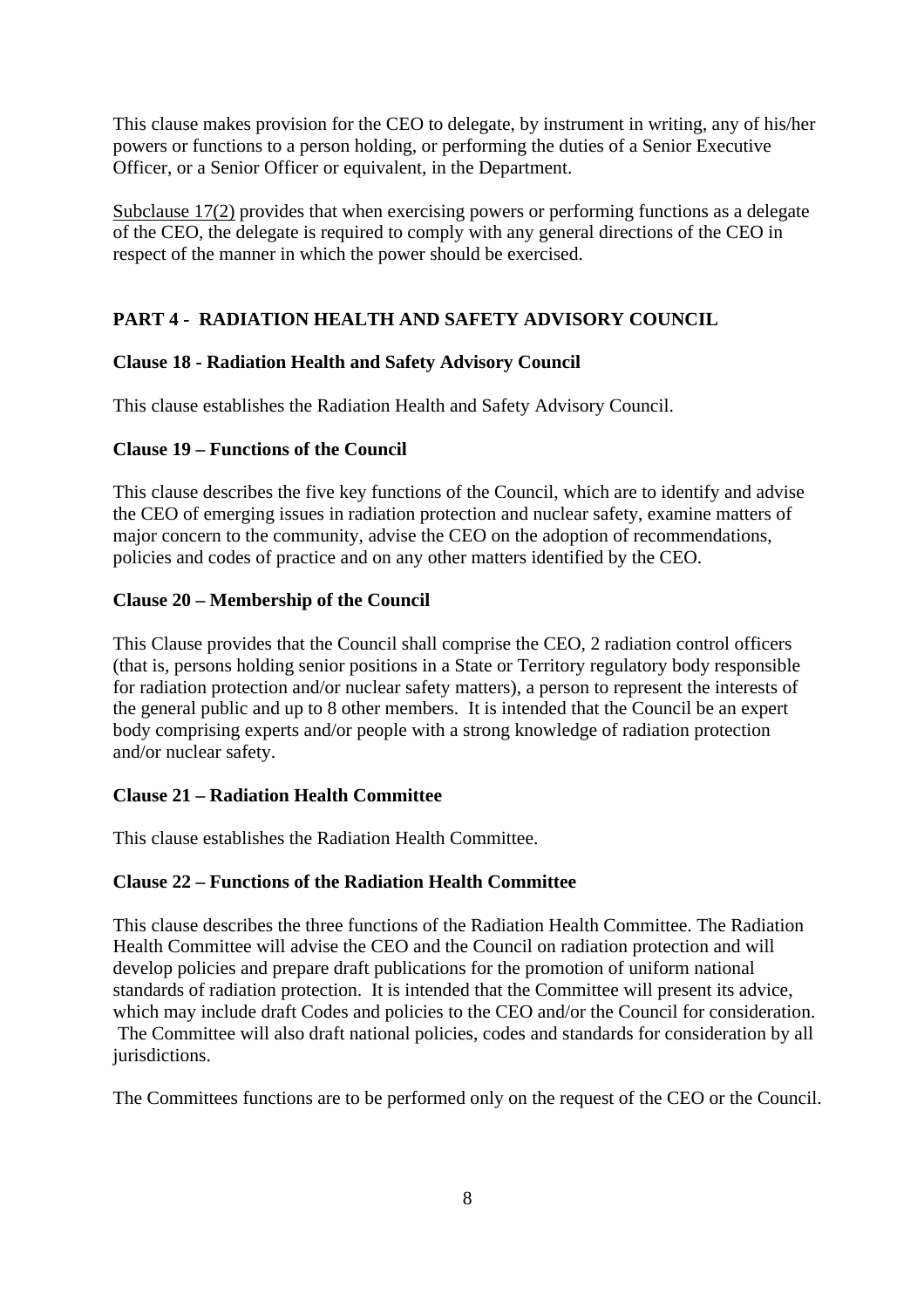### **Clause 23 – Membership of the Radiation Health Committee**

This clause describes the membership of the Committee including the process for appointment of members and a Chair.

Subclause 23(1) provides that the Radiation Health Committee will comprise a radiation control officer from each State and Territory, the CEO, a representative of the Nuclear Safety Committee, a person to represent the interests of the public and up to 2 other members. It is intended that this Committee be similar to the existing Radiation Health Committee and be predominantly a forum for regulators from all jurisdictions to develop codes and standards for national application and examine national uniformity of radiation controls.

Subclause 23(2) provides that the CEO shall appoint each member (except him/herself) by written instrument.

Subclause 23(3) provides that the CEO must consult the Council before appointing a member to the Radiation Health Committee.

Subclause 23(4) describes the qualities that all appointees must posses. It provides that the CEO must not appoint a person to the Radiation Health Committee unless the CEO is satisfied that the person has expertise relevant to, or knowledge of, radiation protection or radiation health.

Subclause 23(5) provides that the CEO must appoint a member to be the Chair of the Committee. This does not exclude the possibility of the CEO being Chair of the Committee.

Subclause 23(6) provides that all Committee members (including the Chair) hold office on a part-time basis.

#### **Clause 24 – Nuclear Safety Committee**

This clause establishes the Nuclear Safety Committee.

#### **Clause 25 – Functions of the Nuclear Safety Committee**

This clause describes three functions of the Nuclear Safety Committee. The focus of the Committee functions is on nuclear safety and the safety of controlled facilities. The Committee will be expected to advise the CEO on these matters, review and assess the effectiveness of standards, codes practices and procedures in relation to the safety of controlled facilities and develop policies and publications for the promotion of uniform national standards in relation to the safety of controlled facilities. As is the case for the Radiation Health Committee, the Nuclear Safety Committee will perform its functions only on the request of the CEO or the Council.

#### **Clause 26 – Membership of the Nuclear Safety Committee**

Subclause 26(1) provides that the Nuclear Safety Committee will comprise the CEO, a person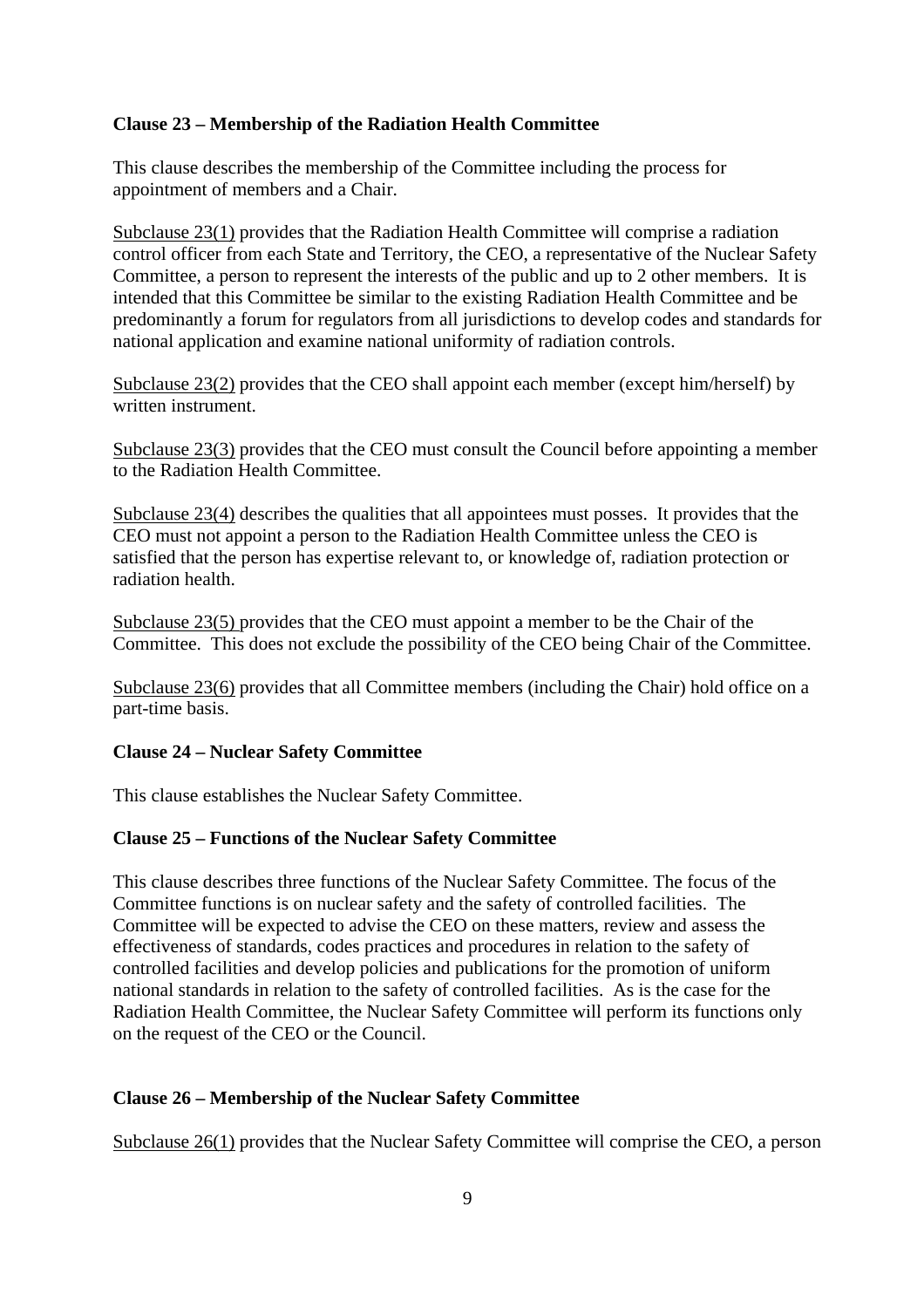to represent the interests of the general public, a representative of the Radiation Health Committee, a person to represent the local government or the local administration of an area affected by a matter related to the safety of a controlled facility and up to 8 other members.

Subclause 26(2) provides that the CEO shall appoint each member (except him/herself) by written instrument.

Subclause 26(3) provides that the CEO must consult the Council before appointing a member to the Nuclear Safety Committee.

Subclause 26(4) describes the qualities that all appointees to the Nuclear Safety Committee must posses. It provides that the CEO must not appoint a person to the Nuclear Safety Committee unless the CEO is satisfied that the person has expertise in, or knowledge of, nuclear safety, other industrial or safety related regulation (for example, regulation of the petro-chemical industry) or a related area.

Subclause 26(5) provides that the CEO must appoint a member to be the Chair of the Committee. This does not exclude the possibility of the CEO being Chair of the Committee.

Subclause 26(6) provides that all Committee members (including the Chair) hold office on a part-time basis.

#### **Clause 27 – Remuneration**

This clause describes the remuneration for the Council and Committee members. It provides that members will be paid in accordance with a Remuneration Tribunal determination and if there is no such determination they will be paid the amount that is specified in the regulations. Details regarding allowances for Council and Committee members may also be prescribed in Regulations and members shall be paid such allowances.

Subclause 27(3) confirms that this clause has effect subject to the *Remuneration Tribunal Act 1973.*

#### **Clause 28 - Regulations**

This clause provides that the regulations may describe maters relating to the Council and Committees and these matters may include the term of the appointment of members, resignation of members, disclosure of interests by members and procedural matters (for example, meetings, quorum, voting, records and reports).

# **PART 5 - REGULATION OF CONTROLLED MATERIAL, CONTROLLED APPARATUS AND CONTROLLED FACILITIES**

This Part establishes the regulatory scheme for the regulation of "controlled material", "controlled apparatus" and "controlled facilities".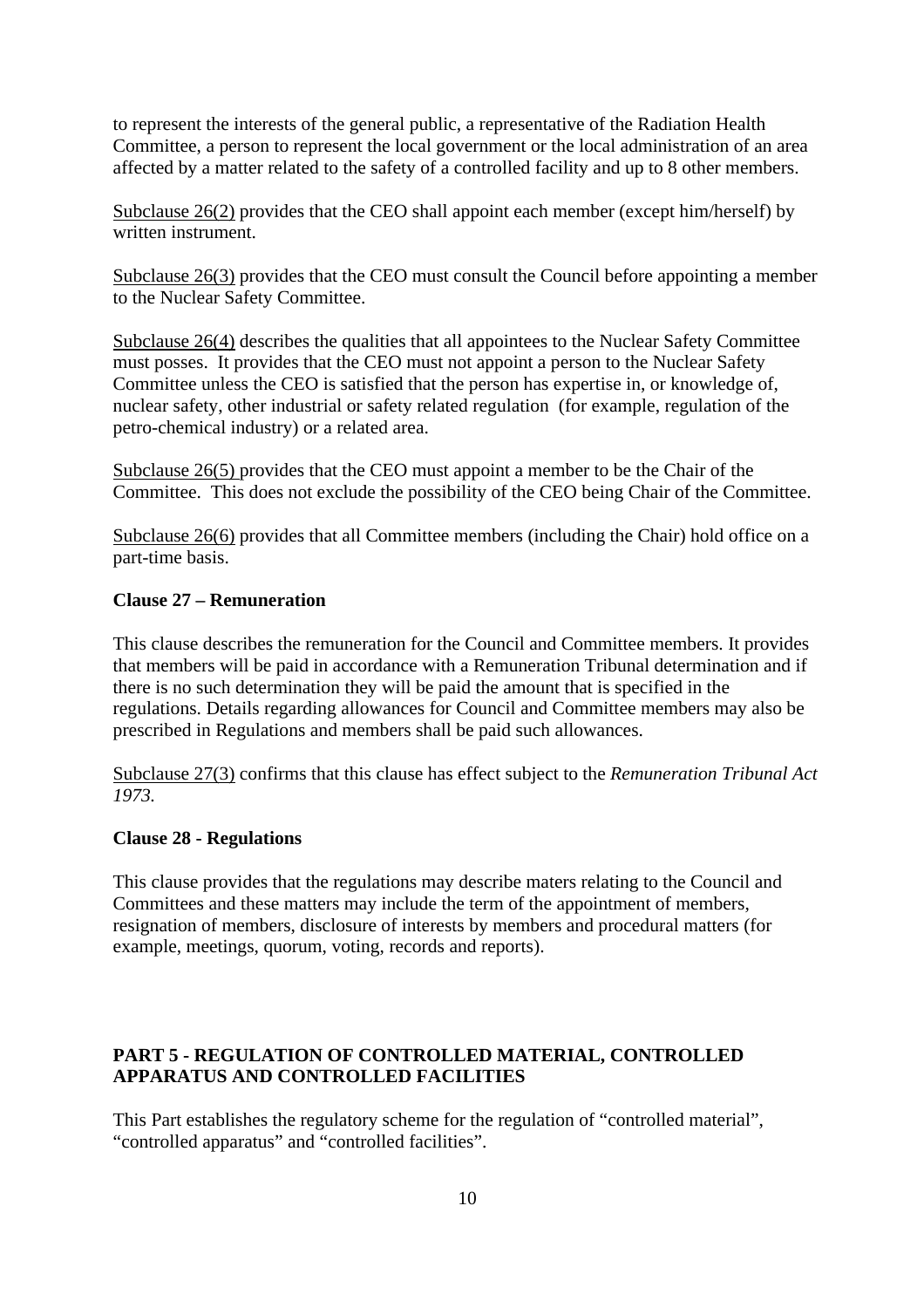# **DIVISION 1 - Prohibitions**

# **Clause 29 - Construction, operation etc. of nuclear installations or prescribed radiation facilities**

This clause sets out the prohibited activities relating to nuclear installations or prescribed radiation facilities.

Subclause 29(1) provides that, unless a controlled person is either authorised to do so by a facility licence, or has otherwise been exempted under the Regulations from the requirement to operate under a licence in relation to that conduct, that person may not:

- prepare a site for a controlled facility;
	- This includes, for example, undertaking earthworks in preparation for the construction of a controlled facility
- construct a controlled facility:
- have control or possession of a controlled facility;
- operate a controlled facility; or
- de-commission, dispose of or abandon a controlled facility.

The maximum penalty for breaching this provision is 2000 penalty points - that is, \$200,000 for an individual, and \$1 million for a corporation. The level of the penalty is designed to reflect the potential significant risks to public health and safety and damage to the environment if the operation of controlled facilities is not subject to appropriate regulation and controls.

Subclause 29(2) provides that a holder of a facility licence must also comply with the conditions of the licence. The maximum penalty for failing to do this is 2000 penalty points, or such lower amounts as are prescribed in the regulations for the breach of conditions that are of lesser significance as set out in the regulations.

Under subclause 29(3), it will be a requirement under this Act that a person covered by a facility licence must comply with all conditions of a licence that are applicable to that person.

#### **Clause 30 - Possession etc. of controlled material or controlled apparatus**

This clause sets out the prohibited activities relating to all dealings with controlled material or controlled apparatus, as defined under clause 12.

Subclause 30(1) prohibits a controlled person from dealing with a controlled material or controlled apparatus unless:

- a) the dealing is specifically permitted under the terms of a source licence; or
- b) the dealing is exempted from the requirement to be covered by a licence under the regulations.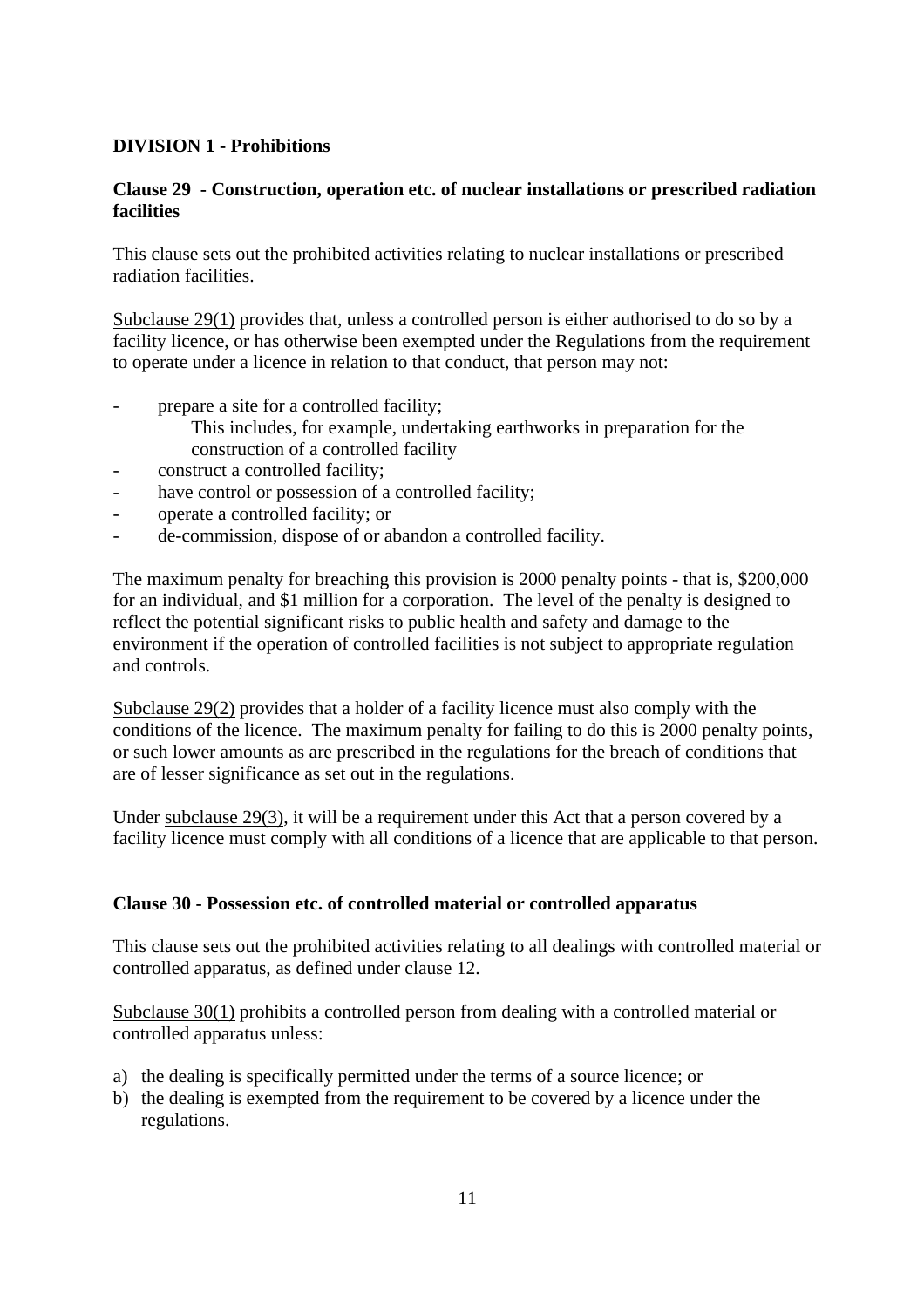"Dealing" is defined in clause 12 to mean, in relation to a controlled apparatus or controlled material, any of the following:

- to possess, or have control of, the apparatus or material;
- to use or operate the apparatus, or use the material;
- to dispose of the apparatus or material.

The maximum penalty for failing to comply with this requirement is 2000 penalty points. Again, the maximum level of the penalty reflects the potential serious risks to public health and safety and to the environment unless radiation sources are managed and dealt with in a manner commensurate with the dangers and risks associated with their use or handling.

Subclause 30(2) provides a maximum penalty of 2000 penalty points for a holder of a source licence who fails to comply with the conditions of a licence, or such lower amount as is prescribed in the regulations for breaches of conditions of a lesser significance set out in the regulations.

Subclause 30(3) provides that a person covered by a source licence must comply with all the conditions of that licence that are applicable to them.

#### **DIVISION 2 - Licences**

#### **Clause 31 - Issue of facility licence**

This clause relates to the issue of a facility licence.

Under subclause 31(1) the CEO may issue a licence to a controlled person to authorise that person to do some or all of the things referred to in subclause 29(1).

Subclause 31(2) permits any licence issued to the Commonwealth to be issued in the name of a Department of State.

Subclause 31(3) provides that in deciding whether to issue a licence, the CEO is to take into account the matters prescribed in the regulations.

#### **Clause 32 - Issue of source licence**

This clause relates to the issue of a source licence. The CEO may issue such a licence to a controlled person to authorise that person to deal with a controlled apparatus or a controlled material. Any licence issued to the Commonwealth may be issued in the name of a Department of State. In deciding whether or not to issue a licence, the CEO must take into account the matters prescribed in the regulations.

#### **Clause 33 - Application of fees**

This clause provides that an application for a licence must: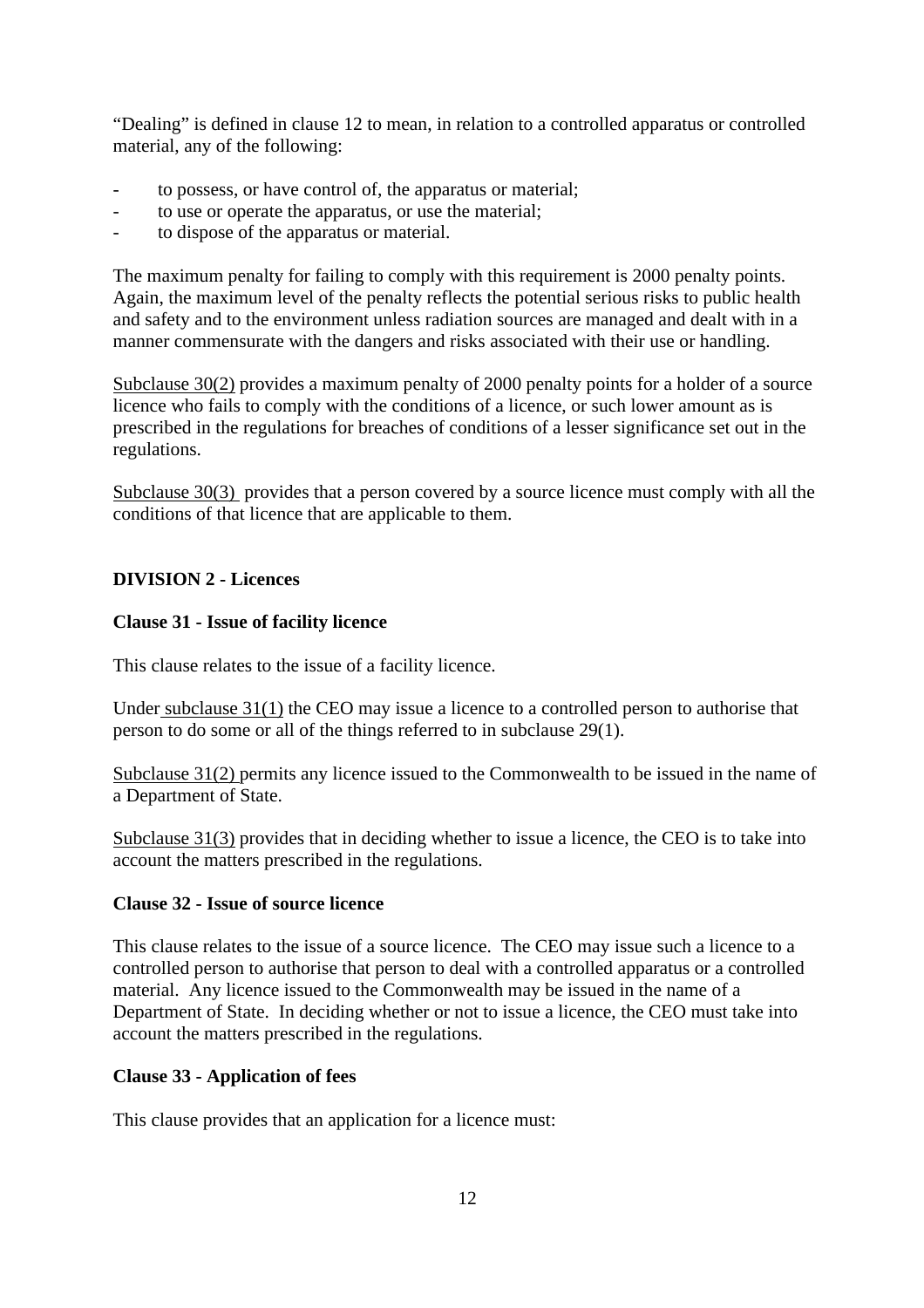(a)be in a form approved by the CEO; and (b)be accompanied by such fees as are prescribed by the regulations.

#### **Clause 34 - Licence conditions**

Subclause 34(1) provides that a licence is subject to the following kinds of conditions:

- (a) conditions set out under this clause;
- (b) conditions prescribed by regulations;
- (c) conditions imposed by the CEO at the time he or she issues a licence;
- (d) conditions imposed by the CEO under subclause 35(2) after the licence is issued.

Subclause 34(2) makes it clear that licence conditions may include conditions that apply specifically to a particular apparatus or material, including apparatus or material that may, after the issue of a licence, come into the possession or control of persons covered by a licence issued under the Act. For example, conditions may be imposed relating to the handling of a particular apparatus or material under either a source licence or a facility licence. Those conditions "attach" to that particular apparatus or material, so that in the event that particular apparatus or material should be transferred to another location or premise or should come into the possession or control of another controlled person or licence holder, that controlled person or licence holder must comply with the conditions attaching to that apparatus or material.

Subclause 34(3) imposes a statutory condition on any person authorised by a facility licence to do any of the things set out under subclause 29(1) to require that person to allow the CEO, or a person authorised by the CEO, to enter and inspect the site or facility at reasonable times at any time when the person has possession or control of such a site or facility. A further condition is that such a person must comply with any requirements specified in the regulations in relation to such an inspection.

Subclause 34(4) provides for conditions applying in relation to a source licence. Any person authorised by such a licence to deal with controlled apparatus or controlled material must, at any time when that person has possession or control of such apparatus or material, allow the CEO or a person authorised by the CEO, to inspect the apparatus or material at reasonable times. The person is also required to comply with any requirements specified in the regulations in relation to such an inspection.

#### **Clause 35 - Amendment of licence**

Subclause 35(1) provides that the CEO may amend a licence at any time by giving written notice to the licence holder.

Subclause 35(2) provides that, without limiting the broad power to amend a licence conferred upon the CEO under subclause 35(1), one of the ways the CEO may amend the licence is by imposing additional licence conditions, or removing or varying licence conditions that were imposed by the CEO, or extending or reducing any term of the authority granted by the licence.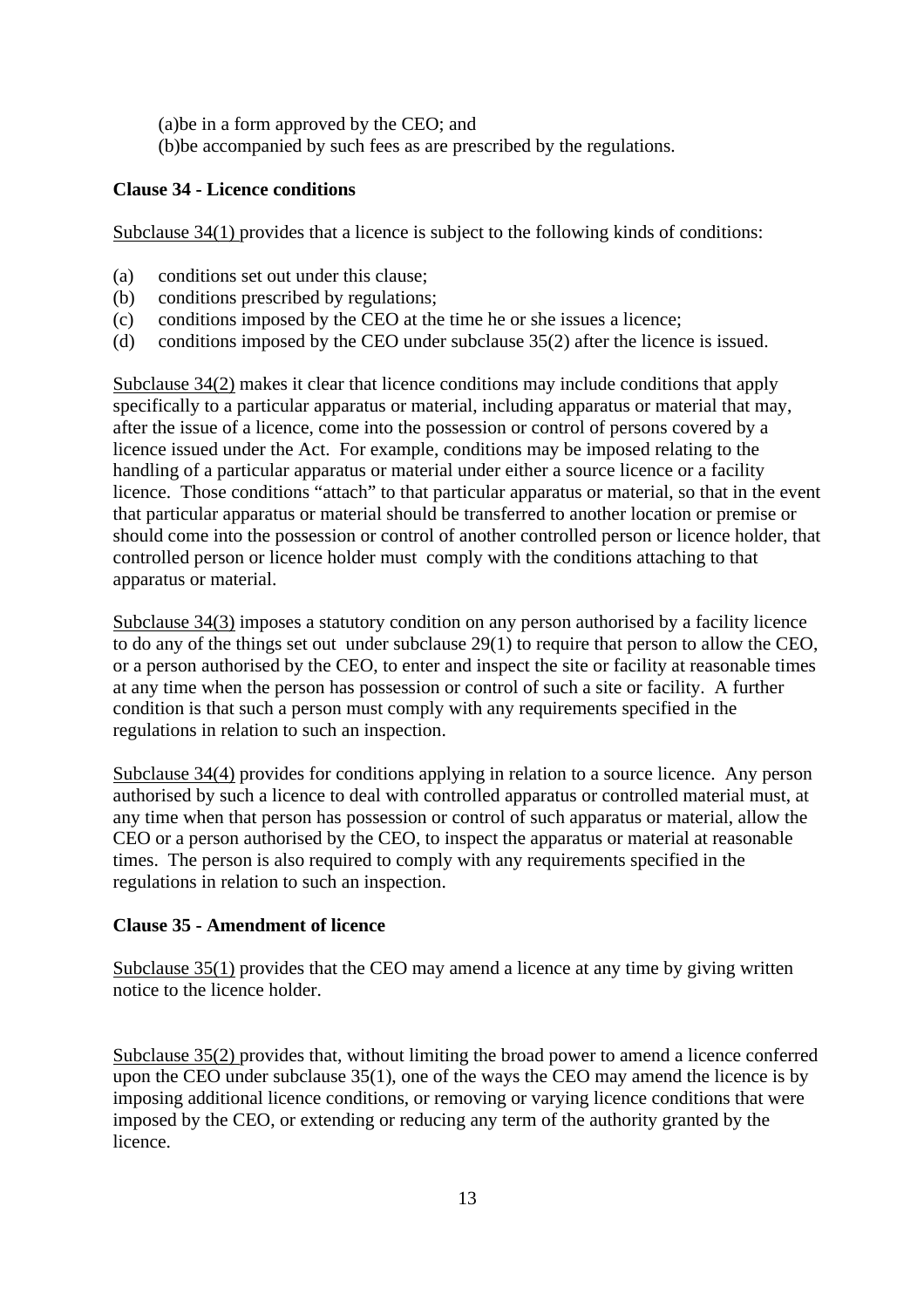Subclause 35(3) provides that where a condition is specific to a particular apparatus or material, the notice the CEO is required to give to the licence holder under subclause 35(1) must be given to the licence holder who, according to the CEO's records, has current possession or control of the material or apparatus at the time the condition is imposed, removed or varied.

### **Clause 36 - Period of licence**

Clause 36 provides that a licence continues until it is cancelled or surrendered in accordance with the Act.

#### **Clause 37 - Cancellation and suspension of licence**

This clause provides that the CEO may suspend or cancel a licence by notice in writing given to a licence holder if:

- (a) a condition of the licence has been breached, whether by the licence holder or by a person covered by the licence; or
- (b) the CEO believes on reasonable grounds that the licence holder, or a person covered by the licence, has committed an offence against the Act or the regulations; or
- (c) any annual licence charge payable in respect of a licence remains unpaid after the due date; or
- (d) the licence was improperly obtained.

#### **Clause 38 - Surrender of licence**

This clause provides that a holder of a licence may surrender a licence only with the consent of the CEO, so that a licence holder cannot avoid responsibilities under the licence by surrendering it.

#### **Clause 39 - Review of licence decisions**

This clause sets out the review rights of certain persons affected by certain licensing decisions.

Subclause 39(1) provides that an "eligible person" in relation to a "licence decision" may apply to the Minister for an internal review of a licence decision. The request for a review must be in writing, and be given to the Minister within 90 days of the licence decision being made.

Subclause 39(3) requires the Minister to consider the original licence decision and confirm, vary or set aside that decision. Under s.27A of the *Administrative Appeals Tribunal Act 1975*, the person must be notified of the person's review rights to the Administrative Appeals Tribunal.

Subclause 39(4) provides that if the Minister does not give written notice of his/her decision on review within 60 days, then the Minister is taken to have confirmed the original licence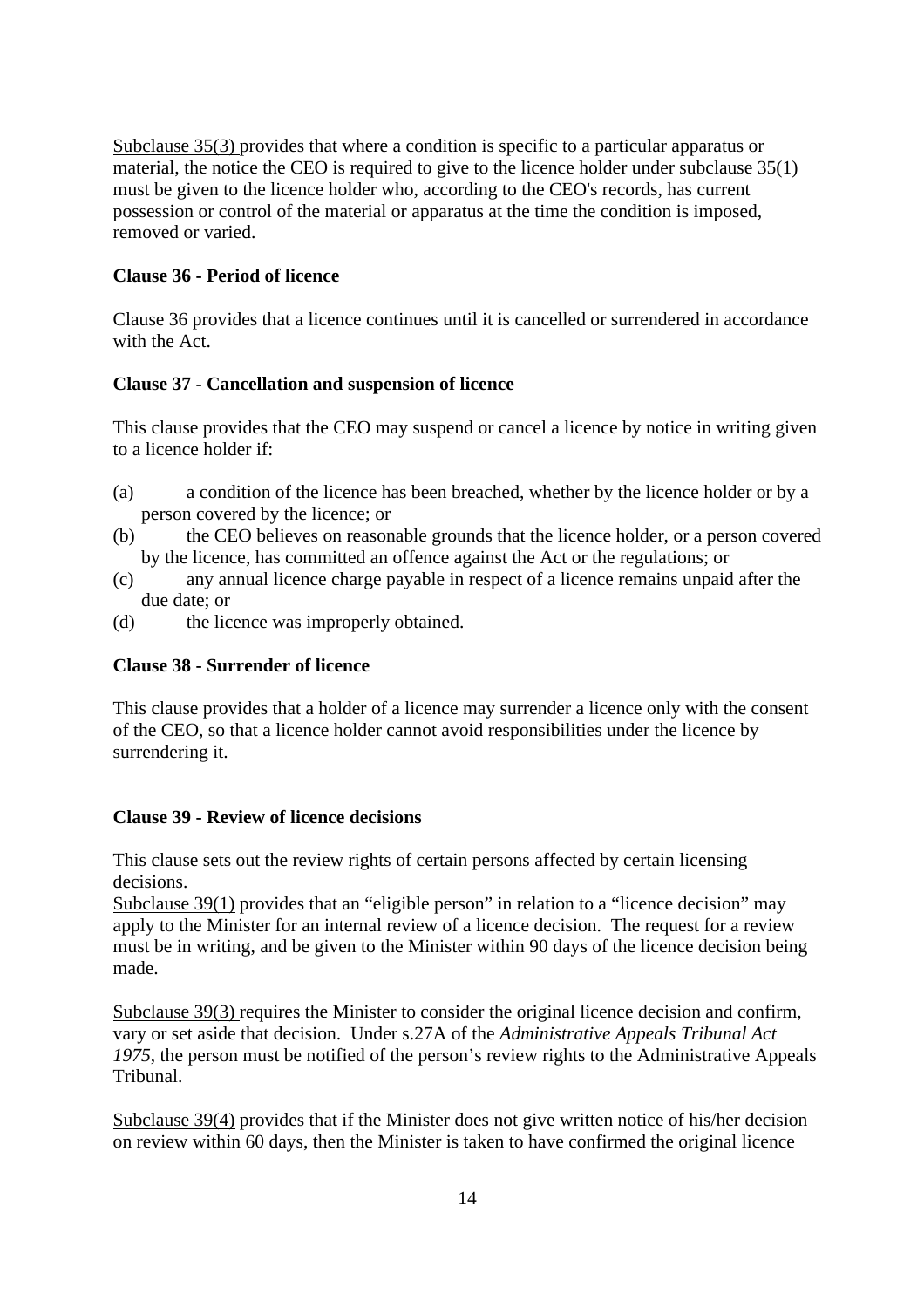decision.

Subclause 39(5) provides a right of appeal to the Administrative Appeals Tribunal under the *Administrative Appeals Tribunal Act 1975* in relation to the Minister's decision under subclause 39(3) to confirm, vary or set aside the licence decision.

Subclause 39(6) defines what "licence decision" and "eligible person" means.

A "licence decision" means the decision of the CEO:

- a) to refuse to grant a licence;
- b) to impose conditions on a licence;
- c) to suspend a licence;
- d) to cancel a licence;
- e) to amend a licence;
- f) not to approve the surrender of a licence.

"Eligible person", in relation to a licence decision, means:

- a) in relation to a decision to refuse to grant a licence the person who applied for the licence; and
- b) in relation to any other licence decision the licence holder.

### **DIVISION 3 - Enforcement**

#### **Clause 40 - CEO may give directions to controlled persons**

Clause 40 makes provision for the CEO to give directions to controlled persons in certain circumstances.

Subclause 40(1) provides that this clause applies if the CEO believes, on reasonable grounds, that a controlled person is not complying with the Act or Regulations in respect of a thing or requirement under the Act or regulations and the CEO believes that it is necessary to exercise powers under this section in order to protect the health and safety of people or to avoid damage to the environment.

Subclause 40(2) provides the CEO with the power to give written directions to a controlled person requiring the controlled person to take such steps in relation to the thing or activity as the CEO considers appropriate.

Subclause 40(3) provides that the controlled person must take the steps specified in the notice within the time specified in the notice. Failure to comply with this requirement attracts a maximum penalty of \$3,000 for an individual, or \$15,000 for a corporation**.**

Subclause 40(4) provides that if the person directed under this section to take certain steps does not comply with the terms of the notice within the specified time frame, the CEO may arrange for those steps to be taken.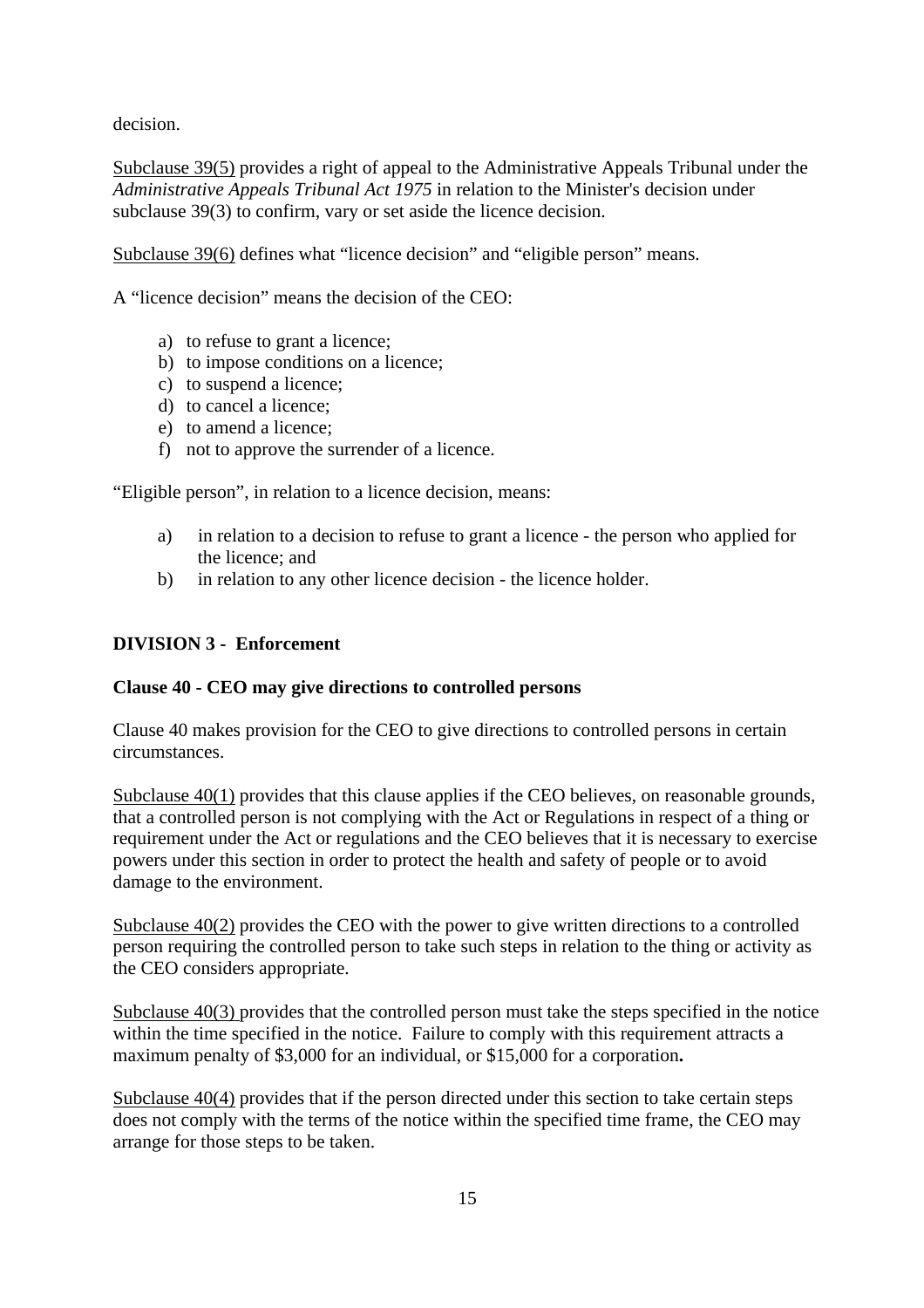Subclause 40(5) provides that if the Commonwealth incurs costs because of arrangements made by the CEO under subclause 40(4), the person is liable to pay the Commonwealth an amount equal to the costs incurred and that amount may be recovered by the Commonwealth in court as a debt due to the Commonwealth.

#### **Clause 41 - Review of decisions to give directions**

Subclause 41(1) provides that where the CEO gives a direction to a controlled person under clause 40, that controlled person may apply to the Minister for a review of that direction.

Subclause 41(2) provides that a request for a review to the Minister under this clause must be in writing and given to the Minister within 90 days of the giving of the direction.

Subclause 41(3) requires the Minister to reconsider the decision and confirm, vary or set aside that decision.

Subclause 41(4) provides that if the Minister does not give written notice of his or her decision on review within 60 days of the request for a review, the Minister is taken to have confirmed the decision under subclause 41(3).

Subclause 41(5) provides an avenue of appeal to the Administrative Appeals Tribunal against the Minister's decision under subclause 41(3) to confirm, vary or set aside the decision.

#### **Clause 42 - Injunctions**

If a person has engaged, or is engaging, or is proposing to engage in any conduct that is or would be an offence against the Act or regulations, subclause 42(1) provides that the Federal Court may grant an injunction, on application by the CEO, to restrain that person from engaging in that conduct.

Likewise if a person has refused or failed, or is refusing or failing, or is proposing to refuse or fail, to do anything and such a refusal or failure is or would be an offence against this Act, then the Federal Court may, on application by the CEO, grant an injunction requiring the person to do the thing.

Subclause 42(3) provides that the Court's powers to grant injunctions under this section may be exercised whether or not it appears to the Court that the person intends to engage, or to continue to engage, in conduct of that kind, and whether or not the person has previously engaged in conduct of that kind.

Subclause 42(4) empowers the court to discharge or vary any injunction granted under this section, and subclause 42(5) enables the Court to grant an interim injunction pending the determination of an application for an injunction by the CEO under subclause 42(1).

Subclause 42(6) makes it clear that the powers of the Court set out under this section are in addition to, and not in derogation of, any of the other powers of the Court.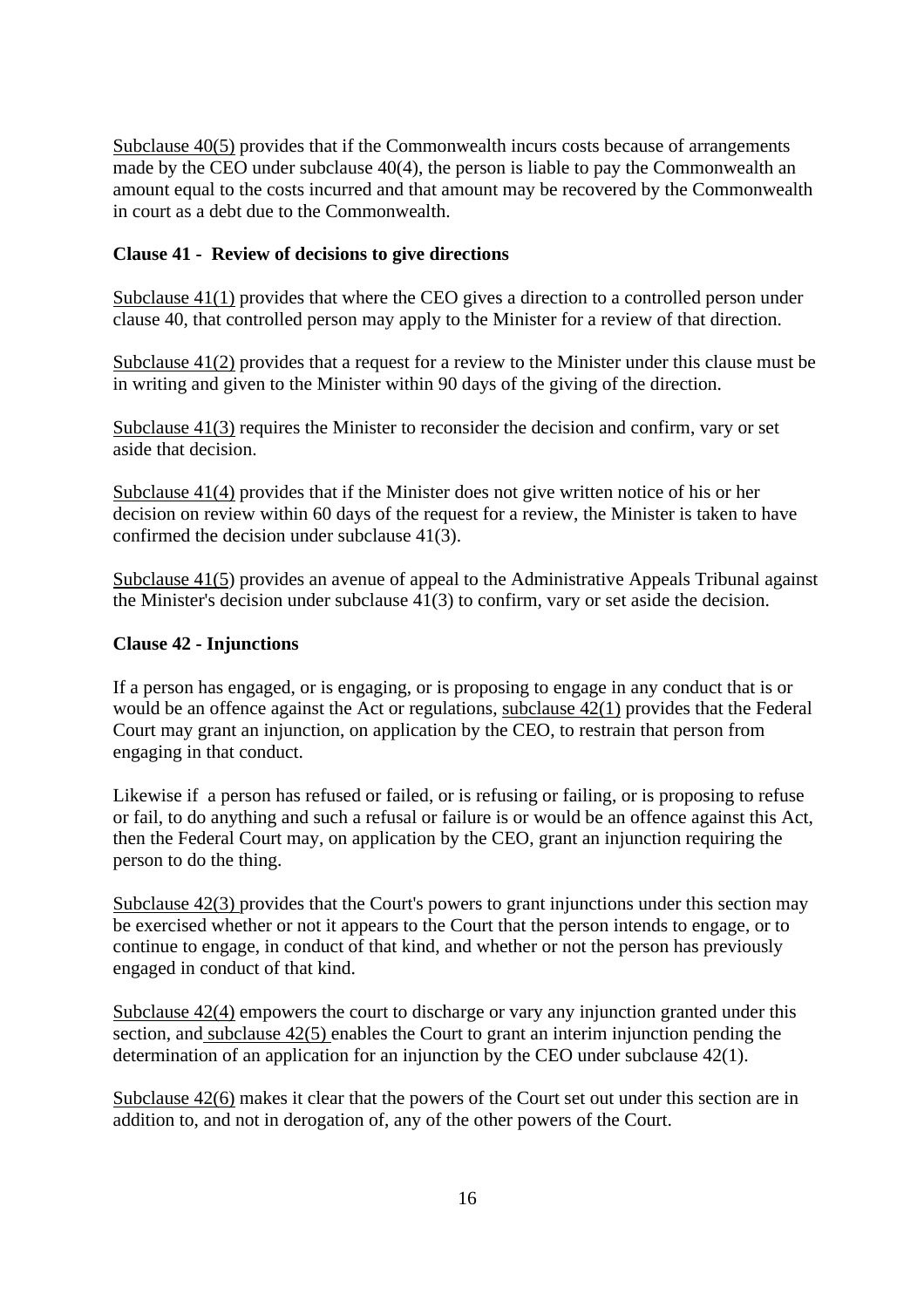### **Clause 43 - Forfeiture**

Subclause 43(1) states that if a court convicts a person of an offence against this Act or regulations, or makes an order under section 19B of the *Crimes Act 1914* in respect of a person charged with an offence against this Act, then the court may, on application by the Commonwealth, order forfeiture to the Commonwealth of any substance or thing used or otherwise involved in the commission of the offence.

Subclause 43(2) provides that a substance or thing ordered by a court to be forfeited becomes the property of the Commonwealth and may be sold or otherwise dealt with in accordance with the directions of the Minister.

Subclause 43(3) states that until the Minister gives such a direction, the substance or thing must be kept in such custody as the Minister directs. "Thing" is widely defined in clause 11 to refer to something that also includes a substance, and a thing in electronic or magnetic form.

# **PART 6 - ADMINISTRATIVE MATTERS**

# **DIVISION 1 - Appointment, conditions etc. of CEO**

### **Clause 44 - Appointment of CEO**

Subclause 44(1) provides that the CEO is to be appointed by the Governor-General for a term of up to five years. Subclause 44(2) provides that the CEO holds office on a full-time basis.

#### **Clause 45 Remuneration and allowances**

This clause establishes the basis for determining the CEO's remuneration and allowances.

Subclause 45(1) provides that the CEO is to be paid the remuneration that is determined by the Remuneration Tribunal. Where there is no determination of that remuneration by the Tribunal in operation, then the CEO is to be paid the remuneration prescribed by the regulations.

Subclause 45(2) provides that the CEO is to be paid such allowances as are prescribed by the regulations.

Subclause 45(3) provides that this clause has effect subject to the *Remuneration Tribunal Act 1973.*

# **Clause 46 Outside employment**

This clause provides that the CEO must not engage in any paid employment outside the duties of the office without the Minister's written approval.

#### **Clause 47 - Recreation leave etc.**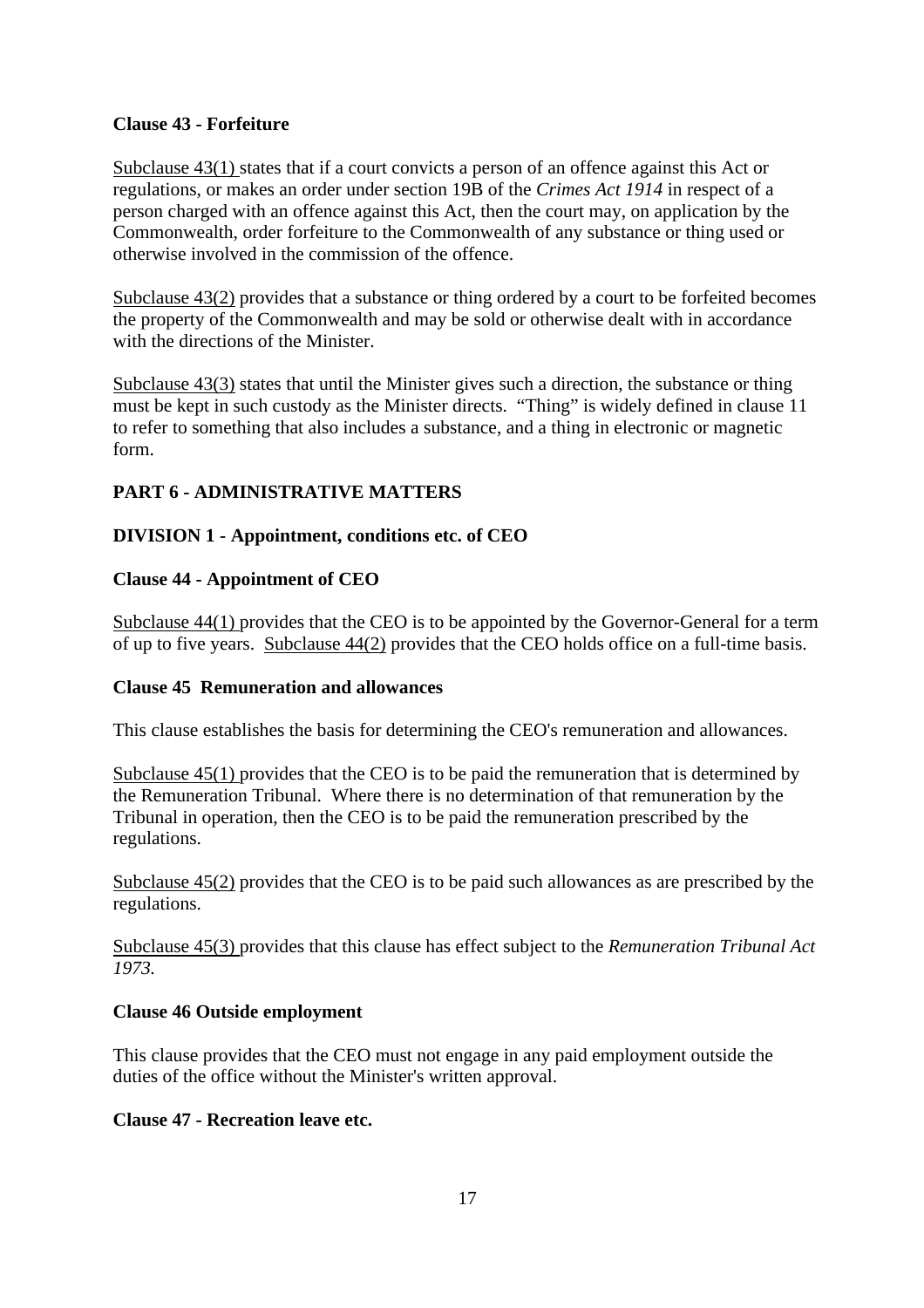Subclause 47(1) provides that, subject to section 87E of the *Public Service Act 1922*, the CEO has such recreation leave entitlements as are determined by the Remuneration Tribunal. Section 87E of the *Public Service Act 1922* relates to the preservation of rights in respect of leave.

Subclause 47(2) enables the Minister to grant the CEO other leave of absence on such terms and conditions as the Minister determines. The terms and conditions may include those relating to remuneration.

#### **Clause 48 - Resignation**

This clause provides that the CEO may resign by giving the Governor-General a signed resignation notice.

### **Clause 49 - Disclosure of interests**

This clause provides that the CEO must give written notice to the Minister of all financial or other interests that the CEO has or acquires that could conflict with the proper performance of the CEO's functions under the Act and regulations.

### **Clause 50 - Termination of appointment**

Subclause 50(1) provides the grounds upon which the Governor-General may terminate the appointment of the CEO.

Under subclause 50(2), the Governor-General must terminate the CEO's appointment if the CEO does any of the things listed in paragraphs  $50(2)(a)$  to (g) inclusive. This includes being absent from duty (except on leave of absence) for 14 consecutive days, or for 28 days in any period of 12 months, becoming bankrupt, compounding with his or her creditors, assigning his or her remuneration for the benefit of his or her creditors, failing to disclose interests as required under clause 49, engaging in employment outside the duties of his or her office without the Minister's approval.

Subclause 50(3) provides that if the CEO is either an eligible employee for the purposes of the *Superannuation Act 1976* or a member of the superannuation scheme established by deed under the *Superannuation Act 1990*, the Governor- General may, with the CEO's consent, retire the CEO from office on the ground of physical or mental incapacity where this should apply.

Subclauses 50(4) and (5) set out the circumstances in which the CEO is taken to have been retired from office on the grounds of invalidity under the *Superannuation Act 1976* and the *Superannuation Act 1990.*

### **Clause 51 - Other terms and conditions of appointment**

This clause provides that in respect of matters not specifically provided for by this Act, the CEO holds office on such terms and conditions (if any) as are determined by the Governor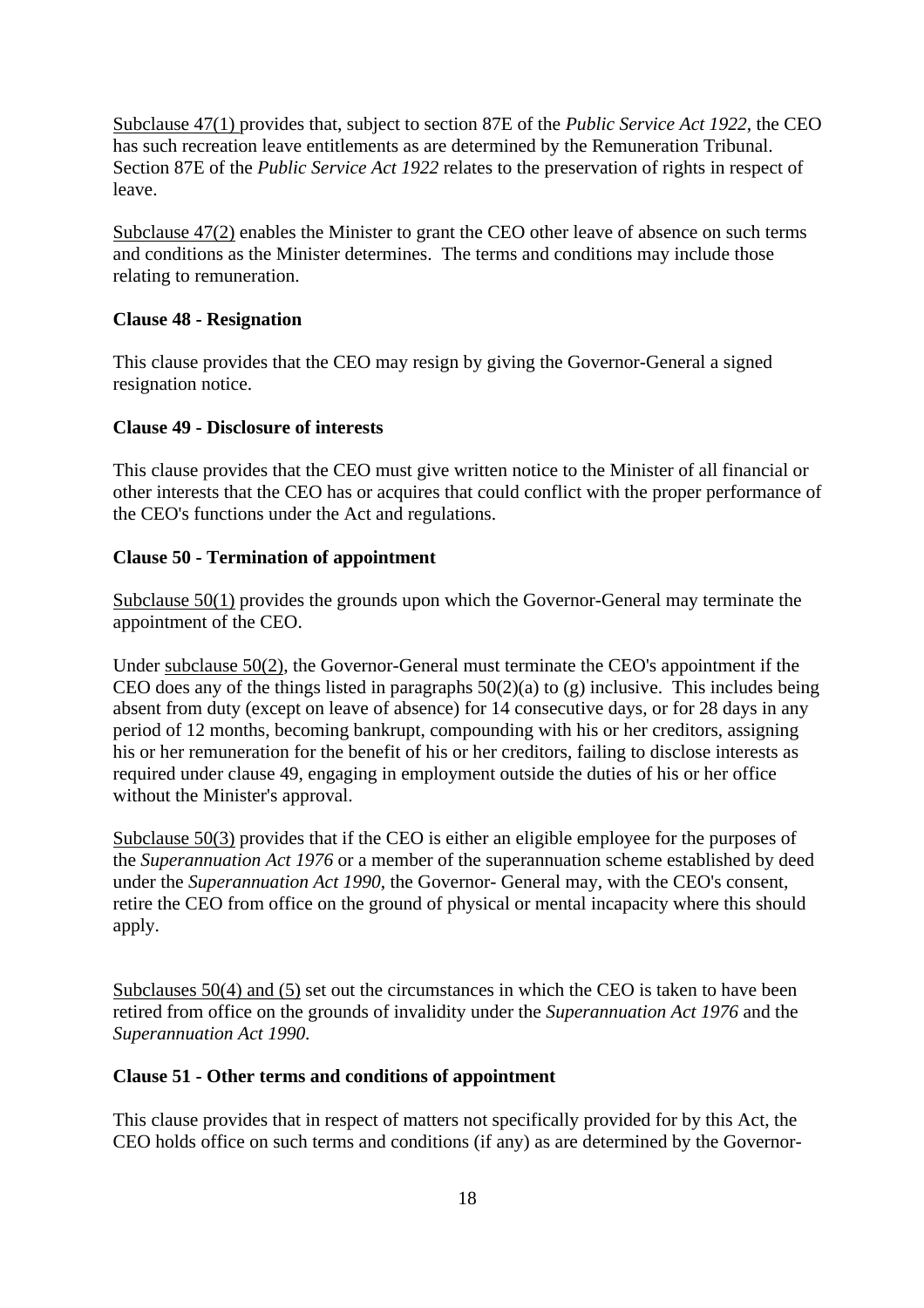General in writing.

# **Clause 52 - Acting appointment**

Subclause 52(1) permits the Minister to appoint a person to act as CEO if there is a vacancy in that office, whether or not an appointment has previously been made to the office, or during any period, or all periods, when the CEO is absent from duty or from Australia or is, for any reason, unable to perform the duties of the office.

Subclause 52(2) provides that anything done by a person purporting to act as CEO under this provision is not invalid merely because:

- (a) the occasion for the appointment had not arisen;
- (b) there was a defect or irregularity in connection with the appointment;
- (c) the appointment had ceased to have effect; or
- (d) the occasion to act had not arisen or had ceased.

# **DIVISION 2 - Money**

### **Clause 53 - CEO may charge for services**

This clause provides that the CEO may charge for services provided by the CEO in the performance of the CEO's functions.

# **Clause 54 - Notional payments by the Commonwealth**

As the Act applies to the Crown in all its capacities including the Crown in right of the Commonwealth, subclause 54(1) has been included to clarify that fees and charges under this Act and regulations, and charges levied under the *Licence Charges Act*, are notionally payable by the Commonwealth (or parts of the Commonwealth).

Subclause 54(2) provides that the Minister for Finance and Administration may give written directions for the purposes of this clause, including directions relating to the transfer of amounts within, or between, accounts operated by the Commonwealth.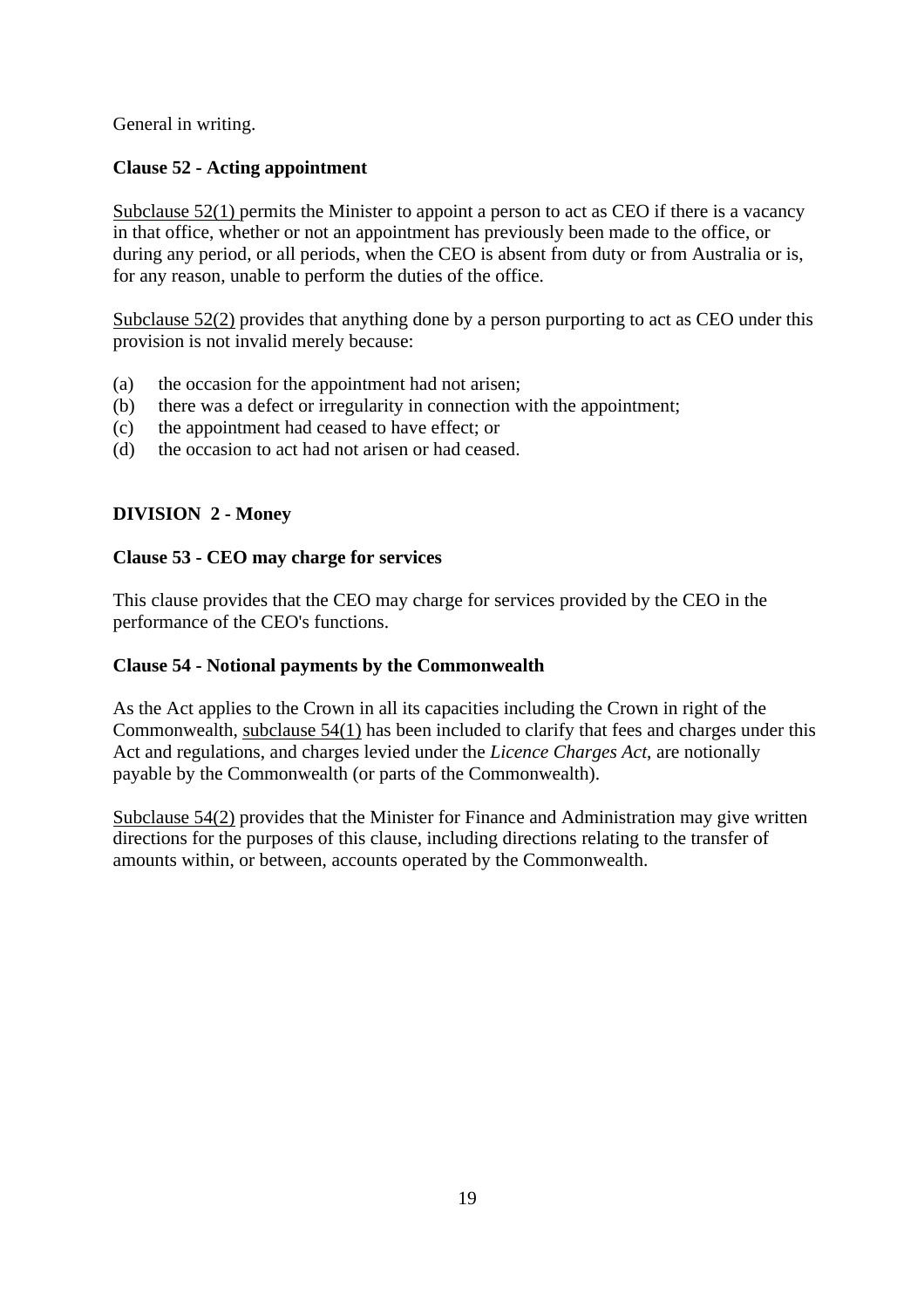# **Clause 55 - ARPANSA Reserve**

This clause sets up the ARPANSA Reserve, which is a component of the Reserved Money Fund.

Subclause 55(3) sets out the amounts that must be transferred to the Reserve from the Consolidated Revenue Fund. These include monies appropriated by the Parliament for the purposes of the Reserve, amounts equal to amounts received by the Commonwealth under the *Licence Charges Act* and amounts equal to fees received by the Commonwealth under clause 33, amounts equal to amounts received by the Commonwealth in connection with the performance of the CEO's functions, amounts recovered by the Commonwealth under subclause 40(5) to the extent that they are referable to costs paid out of the Reserve.

Subclause 55(4) provides that the purposes of the Reserve are to make payments to further the object of the Act, as set out in clause 3, and otherwise in connection with the performance of the CEO's functions under this Act or regulations.

#### **Clause 56 - Amounts recoverable as debts**

This clause provides that the following amounts may be recoverable in a court as debts due to the Commonwealth:

- (a) amounts payable to the Commonwealth under the *Licence Charges Act*;
- (b) fees payable to the Commonwealth under clause 33;
- (c) amounts payable to the Commonwealth in connection with the performance of the CEO's functions.

# **DIVISION 3 - Miscellaneous**

# **Clause 57 - Staff assisting the CEO**

This clause provides that staff necessary to assist the CEO are to be persons appointed or employed under the *Public Service Act 1922* and made available by the Secretary of the Department for this purpose.

#### **Clause 58 - Annual Report**

This clause requires the CEO to prepare and give to the Minister, as soon as practicable after the end of each financial year, an annual report on the operations of the CEO during the year.

Subclause 58(2) requires all details of directions given by the Minister under clause 15 during the financial year to be included in the Report. Subclause 58(3) requires the Minister to cause a copy of the Report to be tabled before each House of Parliament within 15 sitting days of the day on which the report was given to the Minister.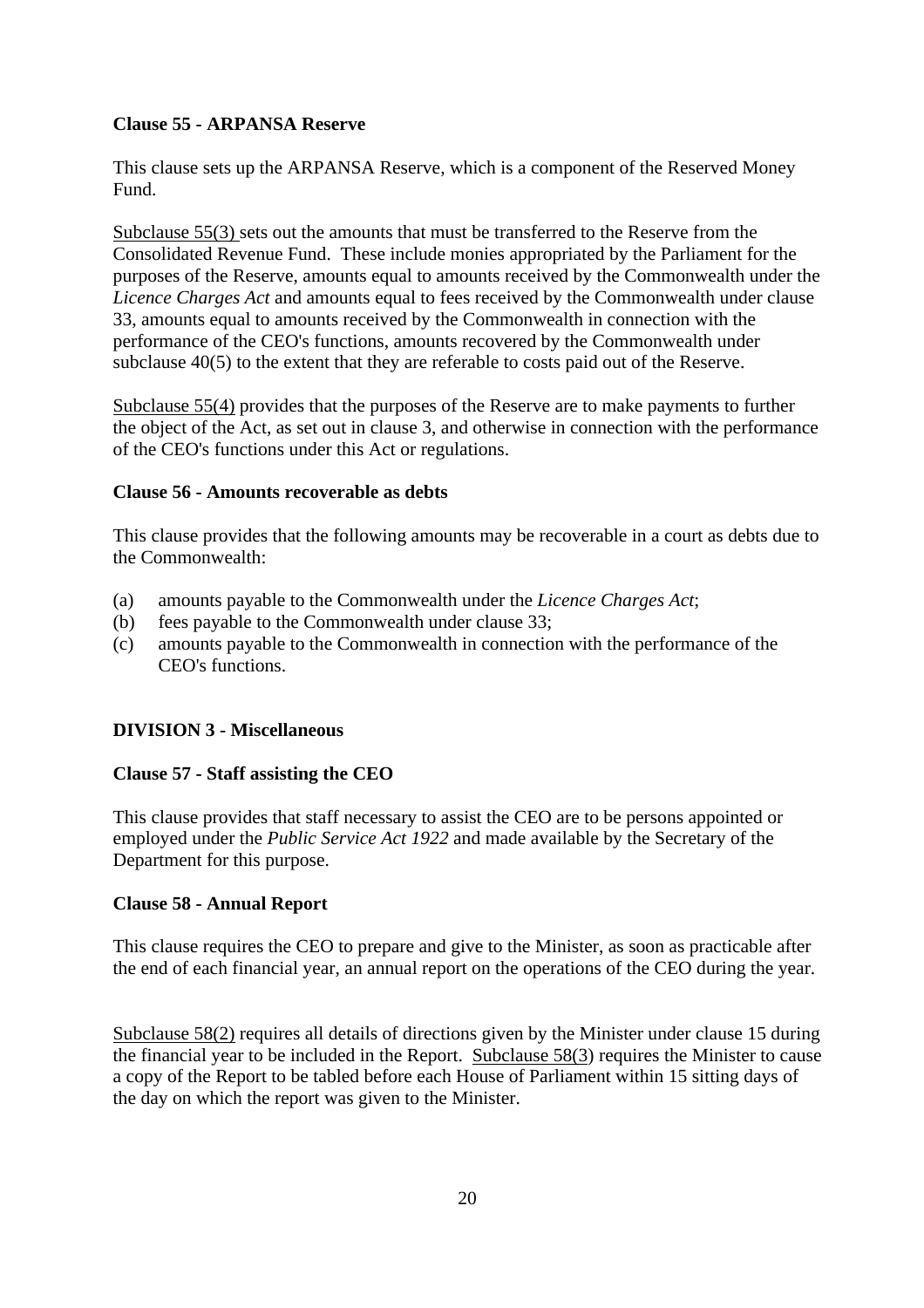# **Clause 59 - Quarterly reports**

Under this clause the CEO is also required to provide quarterly reports to the Minister on the operations of the CEO for that quarter. Each quarter means a period of 3 months beginning on 1 January, 1 April, 1 July and 1 October of any year. The Minister must arrange for these reports to be tabled in both Houses of Parliament within 15 sitting days of the day the Minister is given the report.

### **Clause 60 - Reports to Parliament**

Subclause 60(1) provides that the CEO may at any time cause a report about matters relating to the CEO's functions to be tabled in either House of Parliament. Subclause 60(2) requires the CEO to give a copy of the report to the Minister.

# **PART 7 - POWERS OF INSPECTION ETC.**

Part 7 inserts provisions conferring powers on inspectors to undertake searches and exercise a range of powers to establish whether or not the Act and regulations are being complied with. Many of these provisions deal with how inspectors should exercise their powers to obtain necessary admissible evidence that may be used in proceedings brought under this Part.

### **Clause 61 - Appointment of inspectors**

Subclause 61(1) enables the CEO to appoint, by instrument in writing, appropriate officers to be "inspectors" for the purposes of exercising all the powers under this Part. The persons the CEO may appoint as inspectors are:

- (a) a person who is appointed or employed by the Commonwealth; or
- (b) a person appointed or employed by a State or Territory.

Subclause 61(2) requires a person appointed as an inspector to comply with any directions of the CEO when exercising powers or performing functions in that capacity.

Subclause 61(3) requires the CEO to issue an identity card, in a form prescribed by the regulations, for every person appointed as an inspector. The identity card must have a recent photograph of the inspector.

Subclause 61(4) provides that it is an offence for a person who ceases to be appointed as an inspector to fail to return his or her identity card to the CEO after ceasing to be an inspector. The offence attracts a maximum penalty of \$100**.**

Subclause 61(5) requires the inspector to carry his or her identity card at all times when exercising powers or performing functions as an inspector.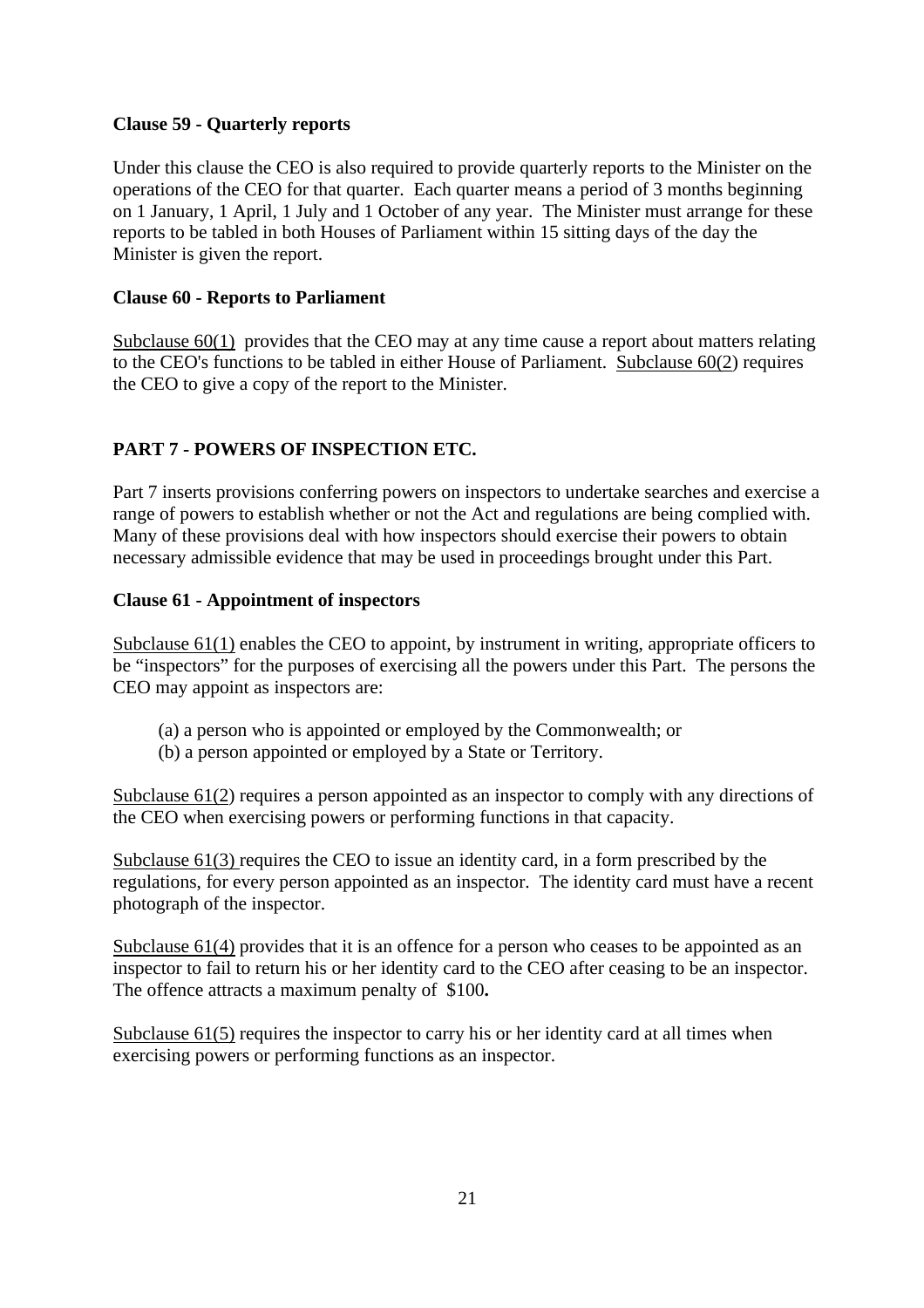# **Clause 62 - Powers available to inspectors for monitoring compliance**

Subclause 62(1) confers powers upon an inspector to enter any premises and to exercise any or all of the powers set out under subclause 66(1) for the purposes of establishing whether or not the Act or regulations are being complied with.

Subclause 62(2) provides that an inspector may only enter premises under this clause if he or she has the consent of the occupier of the premises, or where the inspector has obtained a warrant under clause 76 to make that entry.

# **Clause 63 - Inspector must produce identity card on request**

This clause makes it clear that an inspector cannot exercise any of the powers under this Part in relation to premises unless he or she produces his or her identity card upon being requested to do so by the occupier of those premises.

# **Clause 64 - Powers available to inspectors for dealing with hazardous situations**

Subclause 64(1) describes the circumstances in which an inspector may exercise powers under this clause. These are where the inspector has reasonable grounds for suspecting that there may be, on any premises, a hazardous thing that is not in compliance with the requirements of the Act or regulations, or where it is necessary in the interests of public health to exercise the powers under this clause to avoid an imminent risk of death, serious illness, serious injury or serious damage to the environment.

Subclause 64(2) provides that in such circumstances an inspector may, without a warrant or the consent of an occupier, enter premises, search the premises for the hazardous thing, seize it if the inspector finds this on the premises and, if the inspector believes on reasonable grounds that a controlled person has failed to comply with any requirements of the Act or regulations in relation to that hazardous thing, require the controlled person to take such steps the inspector considers necessary.

Subclause  $64(3)$  requires the inspector to exercise his or her powers under subclause  $64(2)$ only to the extent necessary for the purposes of avoiding an imminent risk of death, serious illness, serious injury or serious damage to the environment.

# **Clause 65 - Searches and seizures related to offences**

This clause sets out the powers of an inspector who enters and conducts searches of premises to obtain evidence of a commission of an offence, and the circumstances under which those powers may be exercised.

Subclause 65(1) states that the powers under this clause may be exercised if an inspector has reasonable grounds for suspecting that there may be evidential material on any premises.

Subclause 65(2) provides that an inspector may enter premises either with the consent of the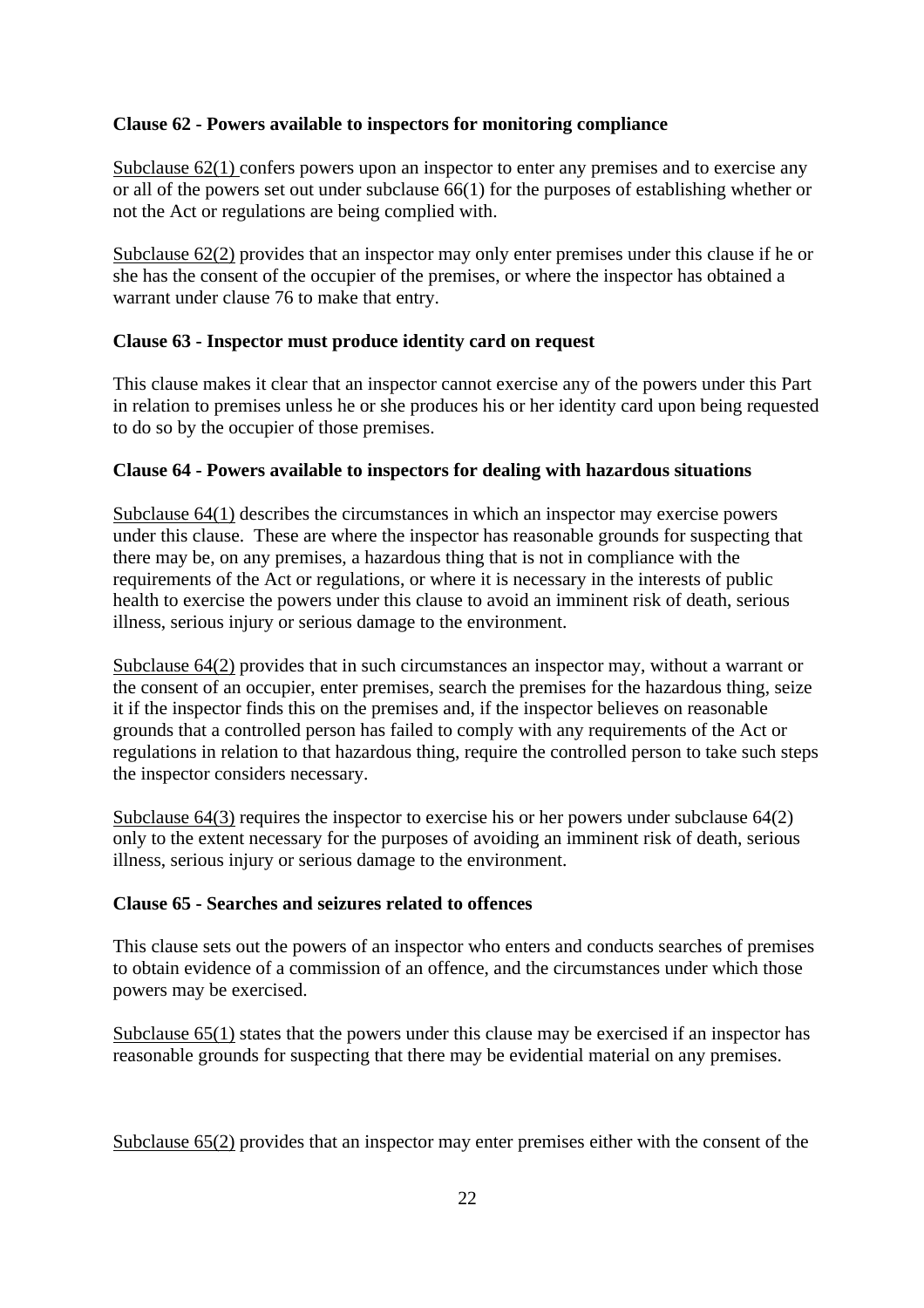occupier or under a warrant issued under clause 77, to do any of the things described in subclause 65(3) and subclause 66(1), including seizing the evidential material if the inspector finds it on the premises.

Subclause 65(3) provides that if, in the course of searching for a particular thing at premises in accordance with a warrant, an inspector finds something else that he or she believes on reasonable grounds to be evidential material which the inspector also reasonably believes must be seized to prevent its concealment, loss or destruction, or use in the commission or continuation of an offence against this Act or regulations, then the warrant is taken to authorise the inspector to seize that new thing.

#### **Clause 66 - General powers of inspectors in relation to premises**

This clause sets out the general powers inspectors may exercise under paragraphs 62(1)(b) and 65(2)(b). These include the power to search premises and things found on premises, the undertaking of inspections, the examination and testing of things on premises, the taking of photographs or other forms of recordings of premises and things, and the inspection and copying of records and any other documentation and other powers.

The penalty for an individual who refuses to comply with an inspector's requirement where the inspector entered premises by a warrant issued under clause 76 or 77 and required the person to answer questions put by the inspector or produce any book, record or document required by the inspector, is a maximum of \$3000.

#### **Clause 67 - Details of warrant to be given to occupier etc.**

This clause provides that if a warrant in relation to premises is being executed, a copy of the warrant must be made available to the occupier of the premises. The inspector responsible for the execution of the warrant must identify himself or herself. Subclause 67(3) provides that the copy need not include the signature of the Magistrate who issued the warrant.

#### **Clause 68 - Announcement before entry**

This clause provides that before an inspector enters premises under a search warrant he or she must announce that he or she is authorised to enter and give any person at the premises an opportunity to allow entry to the premises, unless there are reasonable grounds to believe that immediate entry to the premises is required to ensure the safety of a person or the protection of the environment or that the effective execution of the search warrant is not frustrated.

#### **Clause 69 - Use of electronic equipment at premises**

This clause provides that an inspector may operate equipment at the premises to see whether the evidential material is accessible if he or she believes that the equipment may be operated without damaging it.

Subclause 69(2) provides that, if evidential material is accessible, the authorised person may seize the equipment or any disk, tape or other associated device, or operate the equipment to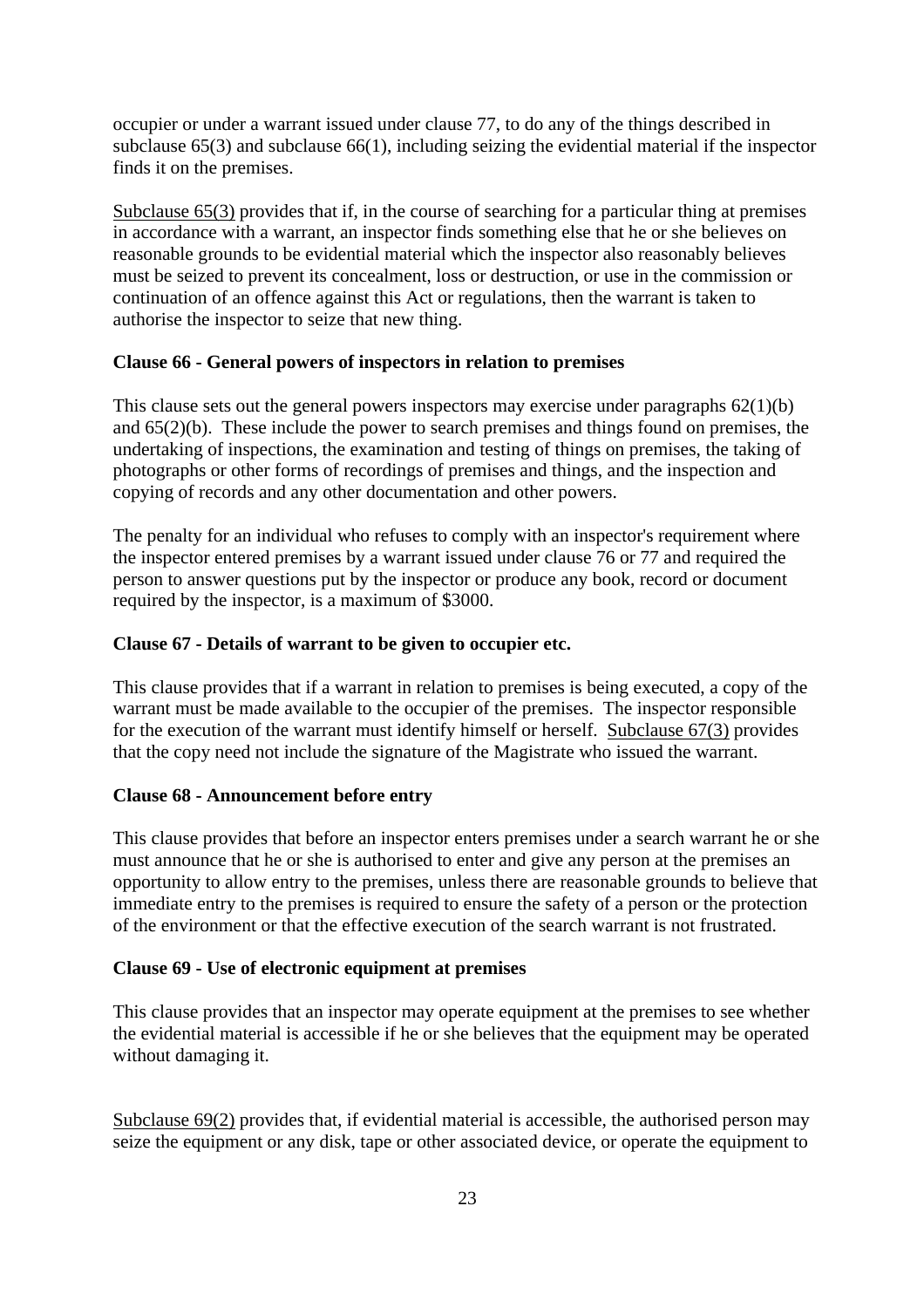obtain a print out and seize documents produced, or copy the records to another storage device and remove it from the premises.

Subclause 69(3) is intended to encourage the seizure of printouts or duplicate discs wherever possible, rather than the original material. It provides that an inspector may seize equipment under subclause 69(2) only if it is not practicable to put the material into documentary form or copy them to a storage device or if possession by the occupier of the equipment could constitute an offence. Where original material is seized, the clause requires the authorised person to provide a copy of the thing or information to the occupier unless its possession constitutes an offence.

Subclause 69(4) provides that an inspector may secure the equipment by locking it up or guarding it if he or she believes on reasonable grounds that the evidential material may be accessible by operating the equipment at the premises but expert assistance is needed to operate the equipment and the evidential material may be destroyed or otherwise interfered with if the equipment is not secured in the meantime. This is necessary to ensure that where the equipment is more sophisticated than expected and cannot be accessed or moved, then the opportunity to obtain expert assistance and to preserve evidential material is not lost. Material accessible on a computer can of course be removed with a swift keystroke from an operator. It is possible to preprogram the equipment to erase the evidence in this way.

Subclause 69(5) requires the giving of notice to the occupier in cases where equipment may be secured for a period not exceeding 24 hours.

Subclause 69(6) allows the equipment to be secured for either 24 hours or such lesser period when expert assistance is obtained to operate the equipment for the purposes of this Part.

Subclause 69(7) allows an inspector to apply to a magistrate for an extension of the time needed for securing the equipment if he or she believes on reasonable grounds that the expert assistance will not be available within the 24 hour period. The occupier must be given notice under subclause 69(8) that the inspector intends to apply for an extension and the occupier has a right to be heard in relation to the application.

#### **Clause 70 - Compensation for damage to electronic equipment**

This clause provides that if damage is caused to equipment as a result of it being operated as mentioned in clause 69 and the damage resulted from insufficient care being exercised either in selecting the person to operate the equipment or by the person operating it, compensation is payable to the owner.

Compensation is payable out of a special Appropriation by the Parliament and not from the ARPANSA Reserve. In determining the amount payable, regard is to be had to whether the occupier had provided any warning or guidance to the operation of the equipment. This is to minimise compensation in cases where there has been a deliberate programming of software to destroy or cause damage if not accessed in a particular manner or where the occupier failed to mitigate damage by providing warning or guidance.

#### **Clause 71 - Copies of seized things to be provided**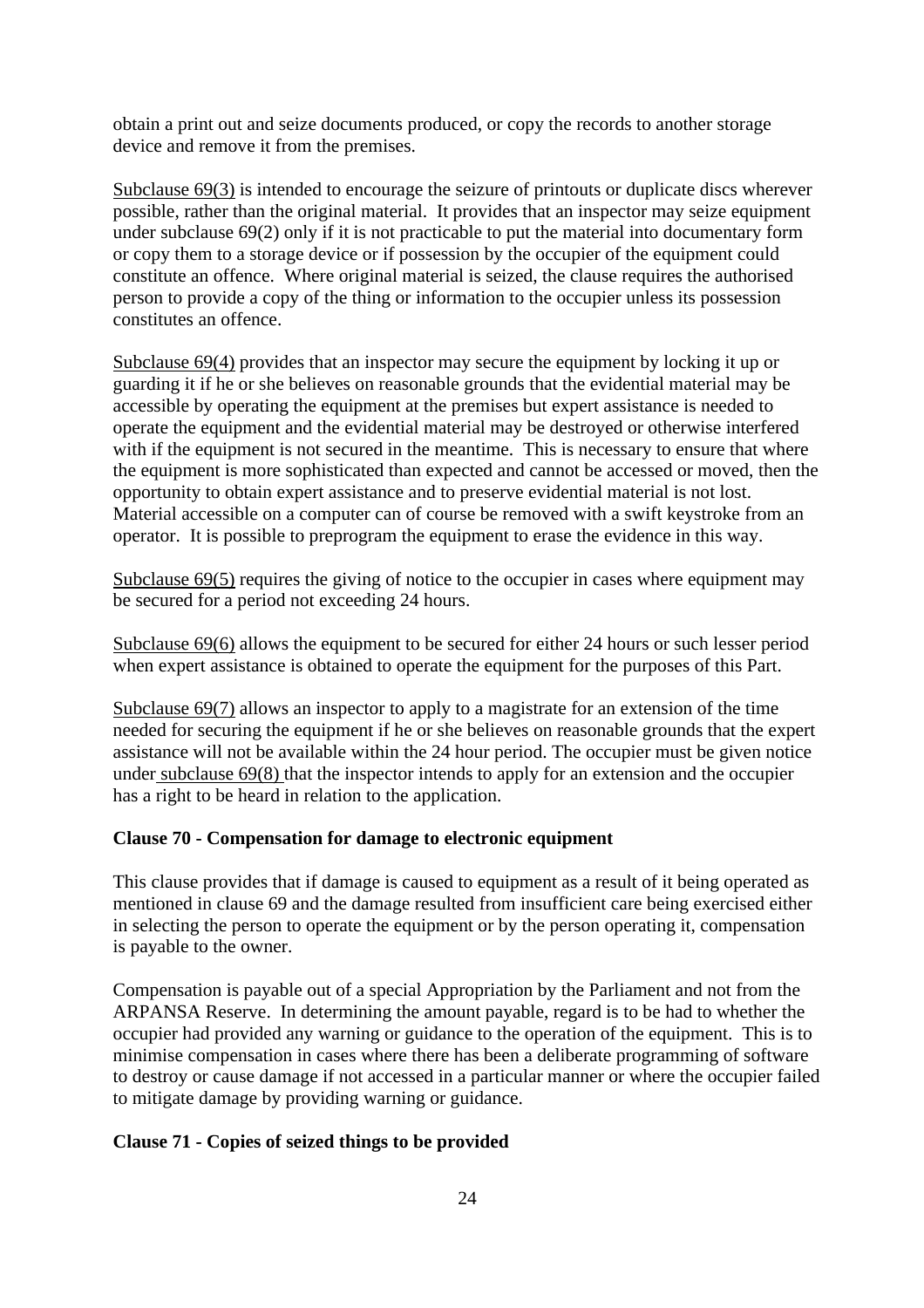This clause requires an inspector, on request, to give a copy of a thing or information seized that can be readily copied. This does not apply if no original material was seized under paragraphs 69(2)(b) or (c) or if possession of the thing seized could constitute an offence.

#### **Clause 72 - Occupier entitled to be present during search**

This clause provides that occupiers or their representatives may choose to observe the searching of the premises providing they do not impede the conduct of the search in any way. The right to search does not preclude inspectors from searching 2 or more areas of the premises at the same time.

#### **Clause 73 - Receipts for things seized under warrant**

This clause provides that receipts are to be issued to occupiers for things seized. Under this provision it will be possible for the items to be listed on the same receipt. It is not envisaged that inspectors would be required to identify absolutely every item individually where those items can be adequately identified by a class description.

#### **Clause 74 - Retention of things seized**

This clause describes when things seized under this Part of the Act must be returned. Unless a court has ordered otherwise or it is forfeited or forfeitable to the Commonwealth, the seized thing must be returned where the reason for its seizure no longer exists, or where it will not be used as evidence or after 60 days have expired from the day it was seized.

Subclause 74(2) provides that an inspector must take reasonable steps to return the thing to the person he or she seized it from after the 60 days referred to in subclause 74(1), unless proceedings in which the seized thing will be used have been brought against an offender within the 60 day limit and the proceedings have not finished, or an extension of time for the retention of the seized thing has been granted by a magistrate, or returning the thing could cause an imminent risk of death, serious illness, serious injury or serious damage to the environment, or an inspector is otherwise authorised to dispose of it pursuant to some law or court order. Where the seized thing is returned, it may be returned on such terms and conditions as the CEO sees fit.

#### **Clause 75 - Magistrate may permit a thing to be retained**

This clause describes how an inspector may apply to a magistrate to retain a seized thing or evidence beyond the 60 day retention period permitted under clause 74 of the Act.

Subclause 75(2) provides that if the magistrate is satisfied that it is necessary for an extension of time to be granted to enable an inspector to investigate whether or not an offence has been committed against the Act or to enable the evidence to be secured for the purposes of a prosecution, the magistrate may grant an extension for such period as is specified in an order. Before making an application under this section, an inspector must take reasonable steps to establish who has an interest in the retention of the seized goods and, if practicable, notify such persons.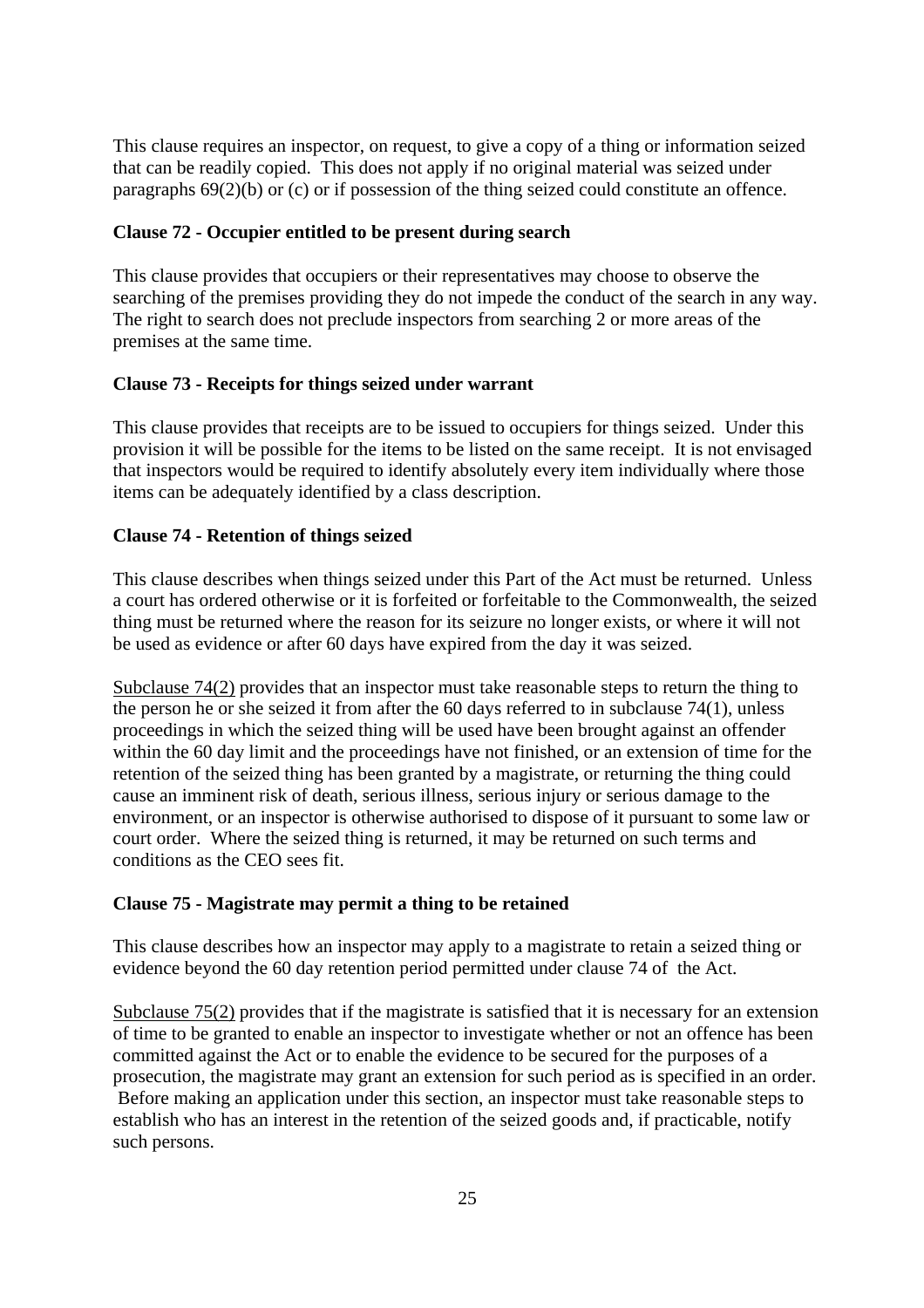#### **Clause 76 - Monitoring warrants**

This clause enables a magistrate to issue a warrant that permits more than one inspector to enter the same premises for the purposes of establishing whether the Act and Regulations have been complied with.

#### **Clause 77 - Offence related warrants**

This clause describes how an inspector may apply to a magistrate for a warrant under this clause in relation to premises.

Subclause 77(1) provides that an inspector may apply to a magistrate for a warrant in relation to premises.

Subclause 77(2) enables the Magistrate to issue a warrant if he or she is satisfied, by information given under oath, that there are reasonable grounds for suspecting that there is, or there may be, within the next 72 hours, evidential material in or on the premises in relation to which an application for warrant is being made.

Subclause 77(3) prevents the Magistrate from issuing a warrant under subclause 77(2) unless the inspector or some other person has given to the magistrate, either verbally or by affidavit, such further information (if any) as the magistrate should require concerning the grounds on which the issue of the warrant is being sought.

Subclause 77(4) prescribes what must be included in a warrant. The warrant must include the name of one or more inspectors, it must authorise all those named, with such assistance and by such force as is necessary and reasonable, to enter the premises and exercise the powers set out in subclauses 65(3) and 66(1) and to seize the evidential material. The warrant must also state whether the entry is authorised to be made at any time during the night or day or whether entry is restricted to specified hours of the day or night. The warrant must also specify when the warrant ceases to have effect (being a day not later than a week after the issue of the warrant) and also state the purposes for which the warrant is being issued.

#### **Clause 78 - Offence related warrants by telephone**

This clause sets out the circumstances in which a warrant may be obtained over the telephone.

Subclause 78(1) provides that in urgent cases where an inspector considers it necessary he or she may apply to a magistrate for a warrant under clause 77 by telephone in relation to premises.

Subclause 78(2) requires the inspector to prepare an information that must be sworn setting out the grounds on which the warrant is sought that will satisfy a magistrate that there are reasonable grounds for suspecting that there is, or there may be, within the next 72 hours, evidential material in or on the premises.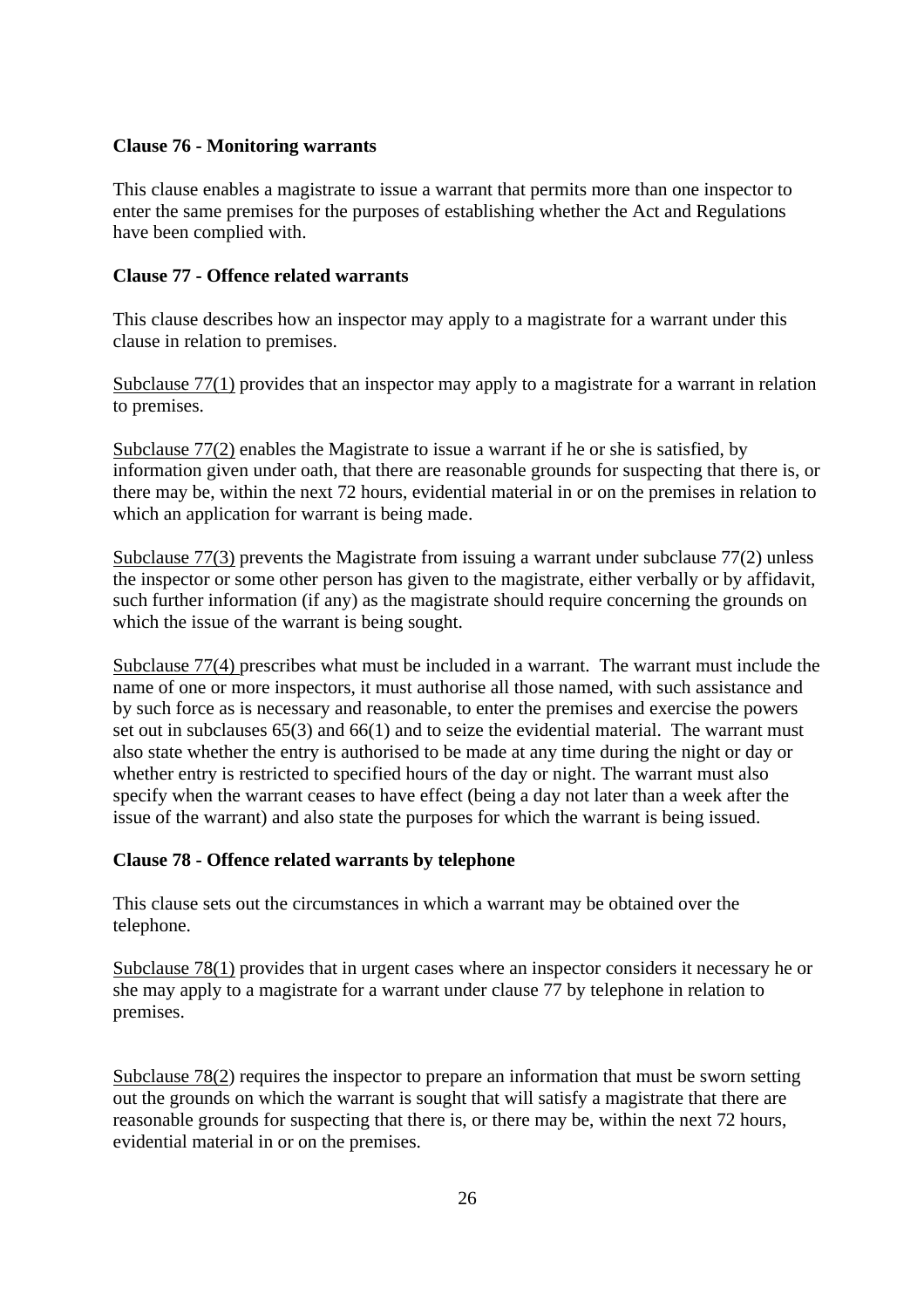Subclause 78(3) allows the inspector to apply for a warrant under this clause before the information is sworn, where this is necessary.

Subclause 78(4) sets out the procedures for the magistrate to issue a warrant under this clause.

Subclause 78(5) provides that if the magistrate completes and signs the warrant for the inspector, the magistrate must inform the inspector what the terms of the warrant are, the day on which and the time at which the warrant was signed, the day on which the warrant ceases to have effect (being a day not more than a week after the magistrate completes and signs the warrant), and record on the warrant the reasons for granting the warrant. The inspector must also complete a form or warrant in the same terms as the warrant completed and signed by the magistrate, and must write on the form the name of the magistrate and the day on which and the time at which the warrant was signed.

Subclause 78(6) requires the inspector to also send to the magistrate the form of warrant completed by the inspector under this clause, and the information required to be prepared when the inspector applied for the warrant over the telephone which must have been duly sworn. The inspector is required to send this to the magistrate not later than the day after the expiry or the execution of the warrant, whichever is the earlier day.

Subclause 78(7) provides that when the magistrate receives these documents, the magistrate must attach them to the warrant he/she completed and signed under subclause 78(4), and deal with the documents in the same way the magistrate would have dealt with the information if the application for the warrant had been made under clause 77.

Subclause 78(8) provides that a form of warrant completed in accordance with subclause 78(5) is authority for any entry, search, seizure or other exercise of power that the warrant signed by the magistrate authorises.

Subclause 78(9) states that in any proceedings where the court must be satisfied that the exercise of a power was authorised by this clause, and the warrant signed by the magistrate authorising the exercise of that power cannot be produced, the court must assume, unless the contrary is proved, that the exercise of the power was not authorised by such a warrant.

Subclause 78(10) states that any reference in this Part to a warrant under clause 77 is taken to include a warrant signed by a magistrate under this clause.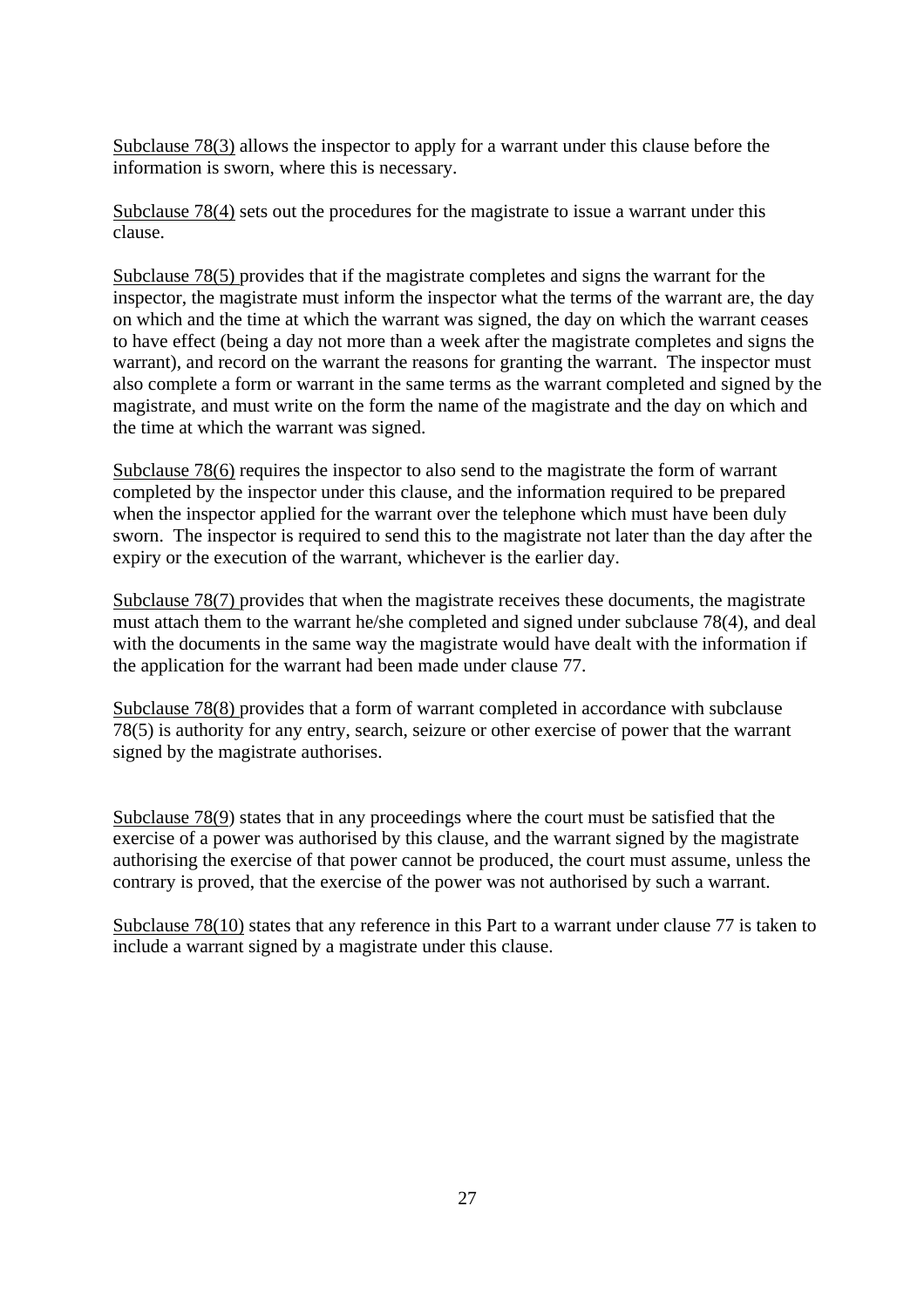### **Clause 79 - Offences relating to warrants**

This clause sets out offences in relation to an application for a warrant.

Subclause 79(1) provides that it is an offence, attracting a maximum penalty of imprisonment for 2 years, if a person makes a statement, when applying for a warrant, that he or she knows to be false or misleading in a material particular.

Subclause 79(2) sets out other actions that attract a maximum penalty of 2 years imprisonment. This includes:

- (a) a person stating in a document purporting to be a form of warrant under clause 78 the name of a magistrate who was not the magistrate that issued the warrant;
- (b) stating, for the purposes of clause 78, on the form of warrant something that, to the person's knowledge, departs in a material particular from the form authorised by the magistrate;
- (c) purporting to execute or present to another person a document purporting to be a form of warrant under clause 78 when the person knows it had not been approved by the magistrate under that clause or where it departs in a material particular from the terms authorised by a magistrate under clause 78; or
- (d) giving to a magistrate a form of warrant under clause 78 that was not the form of warrant the person purported to execute.

### **Clause 80 - Part does not limit power to impose licence conditions**

This clause makes it clear that the powers exercisable under this Division in no way affect the ability of the CEO to impose conditions to allow persons to do things in relation to controlled material or apparatus, or to exercise similar powers in relation to controlled facilities, controlled apparatus and controlled material.

# **Clause 81 - Operation of Nuclear Non-Proliferation (Safeguards) Act 1987**

This clause makes it clear that persons authorised by the CEO to exercise powers under the Bill as inspectors are not excused from complying with sections 23, 25 and 26 of the Nuclear Non-Proliferation (Safeguards) Act 1987.

# **PART 8 - MISCELLANEOUS**

# **Clause 82 - Operation of State and Territory laws**

This clause provides that a State or Territory law, or any provision or provisions of such a law, prescribed in the regulations for the purposes of this clause will not apply to the following:

(a) an activity of a controlled person in relation to a controlled apparatus or controlled